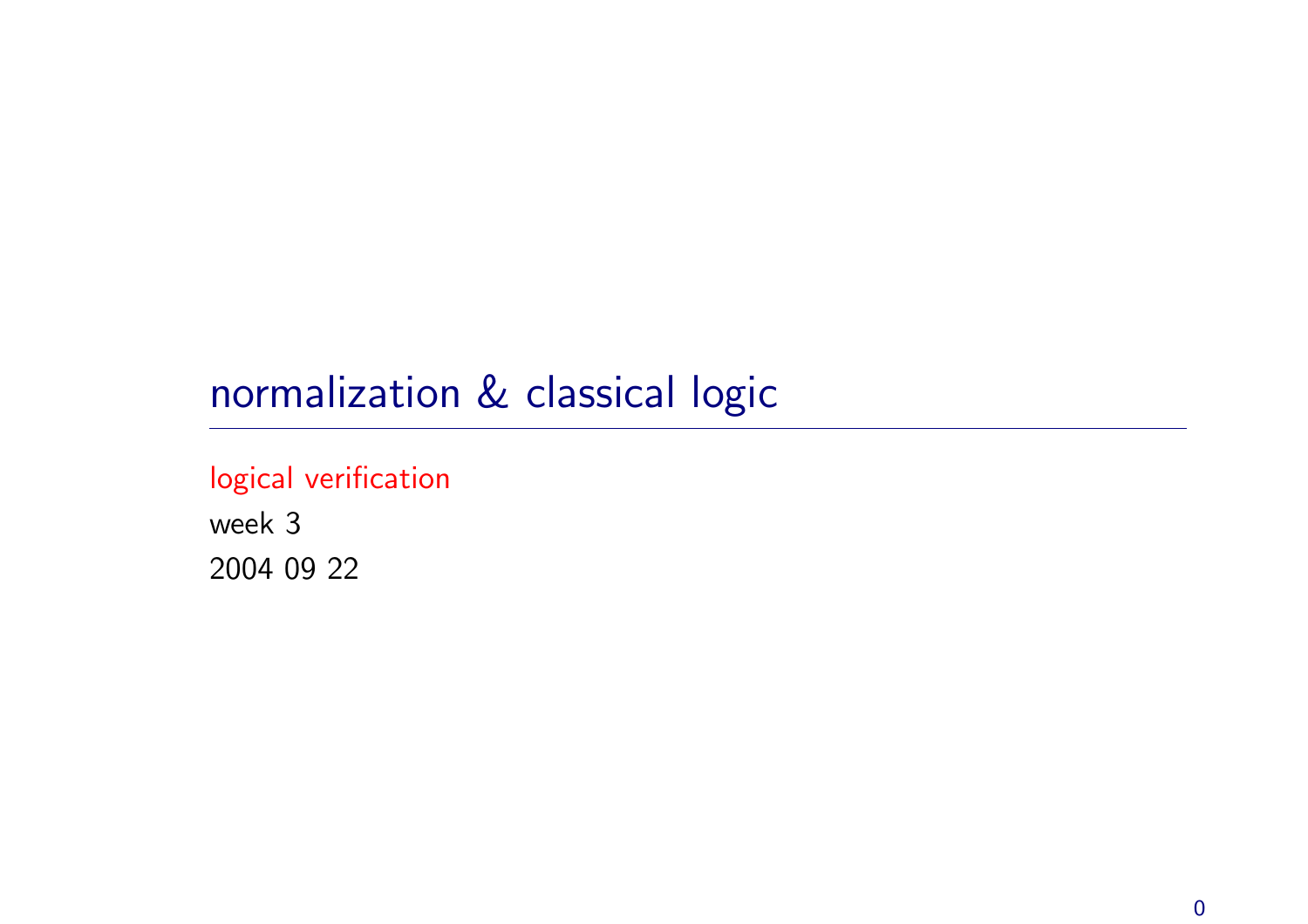### practical work

- monday noon is the limit
- importance of precise notation
	- $-$  labels in assumptions should go inside the brackets



 $-$  left-right order of hypotheses matters

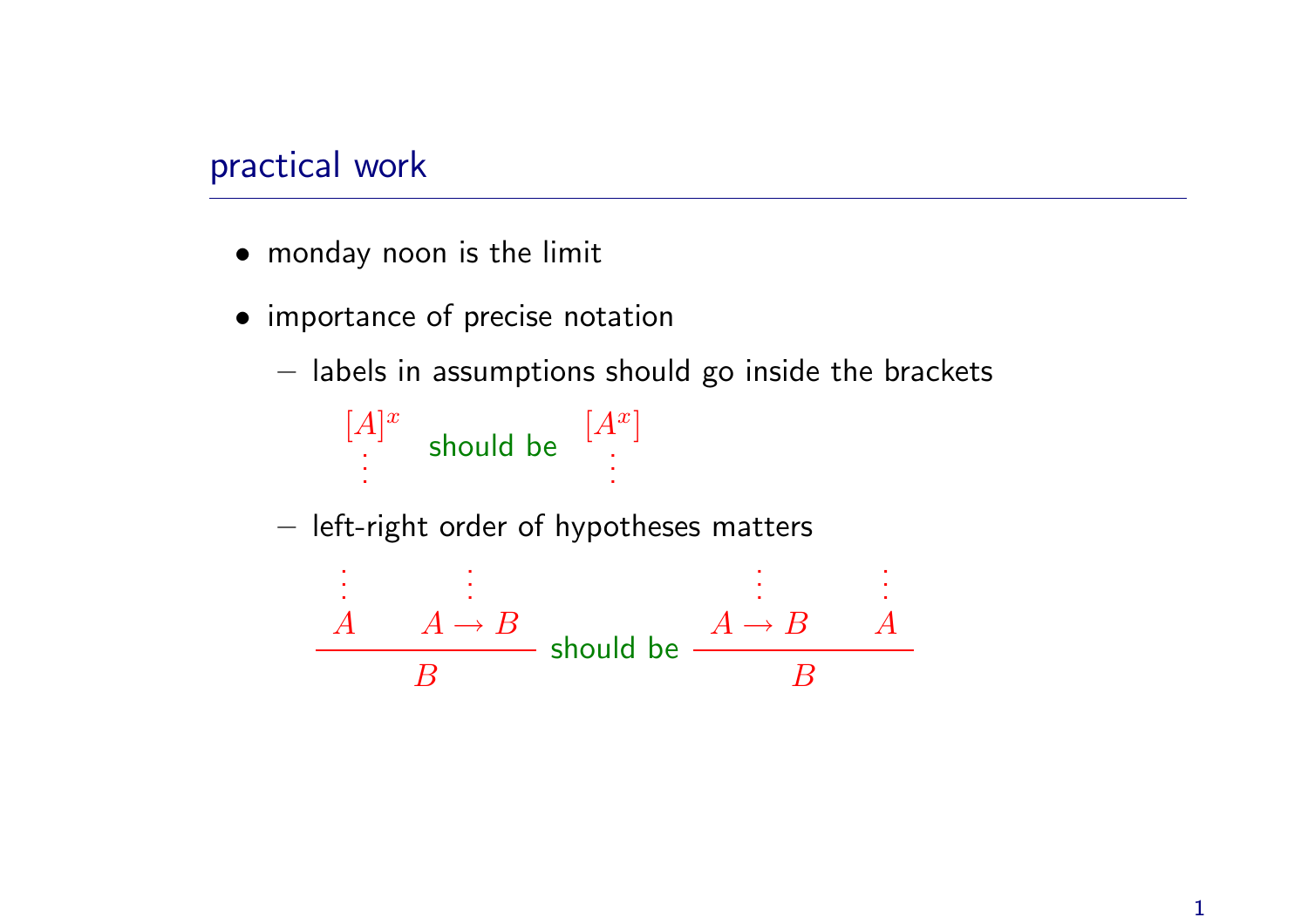### contents for today

- recap
- term & proof normalization
- variants of propositional logic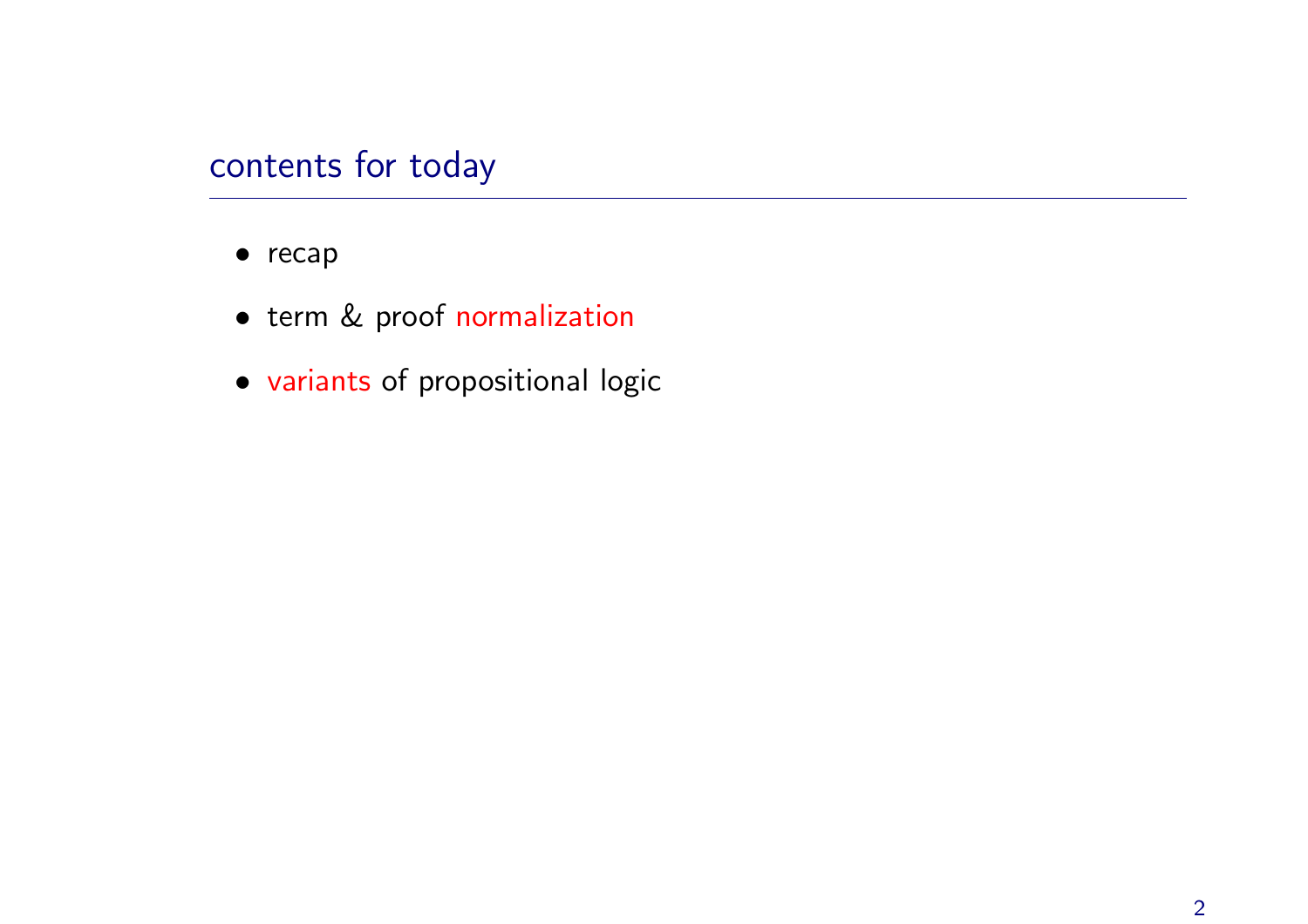#### recap

# minimal logic

 $\rightarrow$  introduction



 $\rightarrow$  elimination

$$
\begin{array}{c}\nA \to B \\
\hline\nB\n\end{array}
$$

. . .

. . .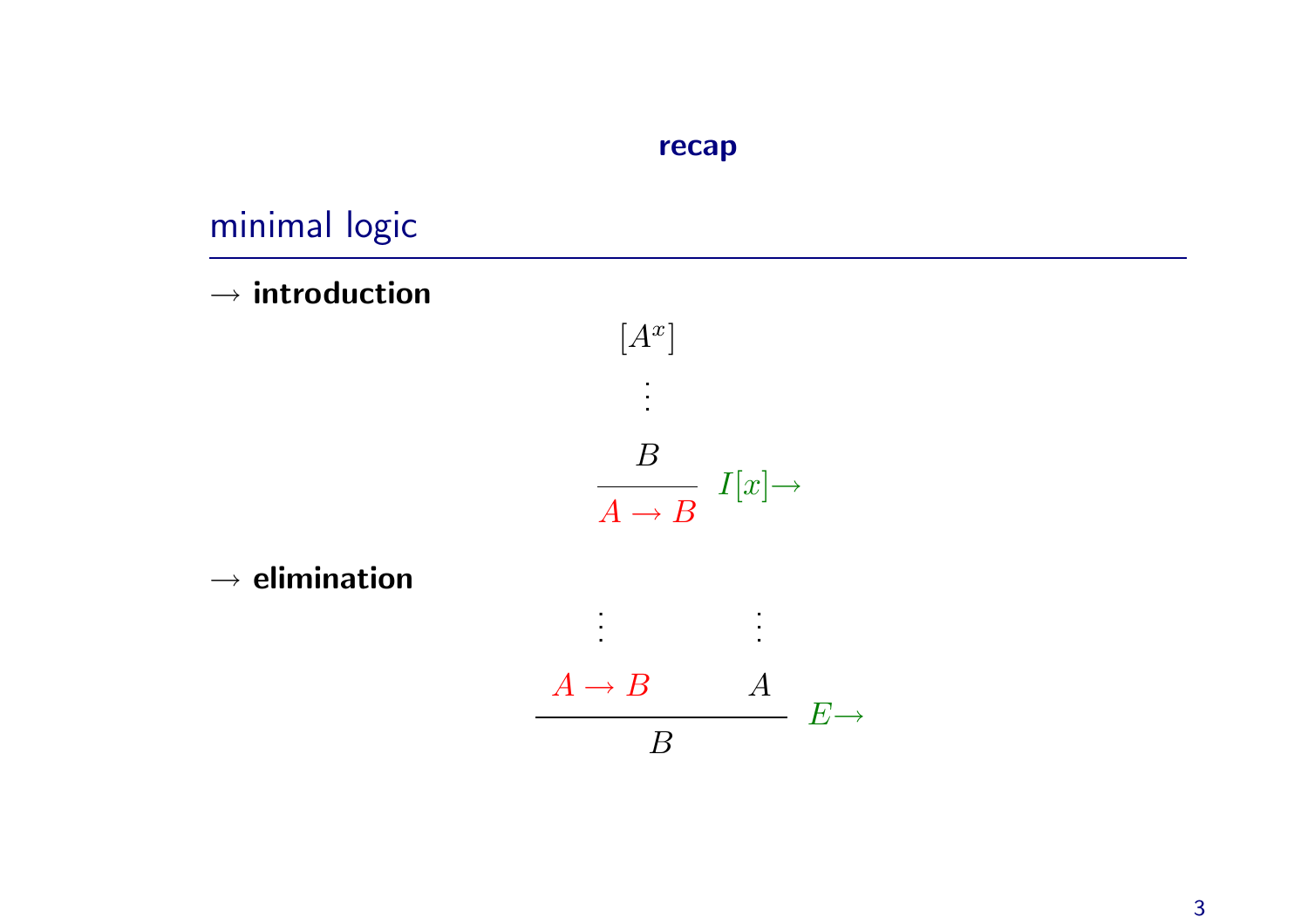$\lambda \rightarrow$  simply typed  $\lambda$ -calculus

variable rule

$$
\Gamma, x:A, \Gamma' \vdash x:A
$$

x does not occur in  $\Gamma'$ 

abstraction rule

$$
\frac{\Gamma, x:A \vdash t:B}{\Gamma \vdash (\lambda x:A.t):(A \rightarrow B)}
$$

application rule

$$
\cfrac{\Gamma\vdash t:A\to B\qquad \Gamma\vdash u:A}{\Gamma\vdash tu:B}
$$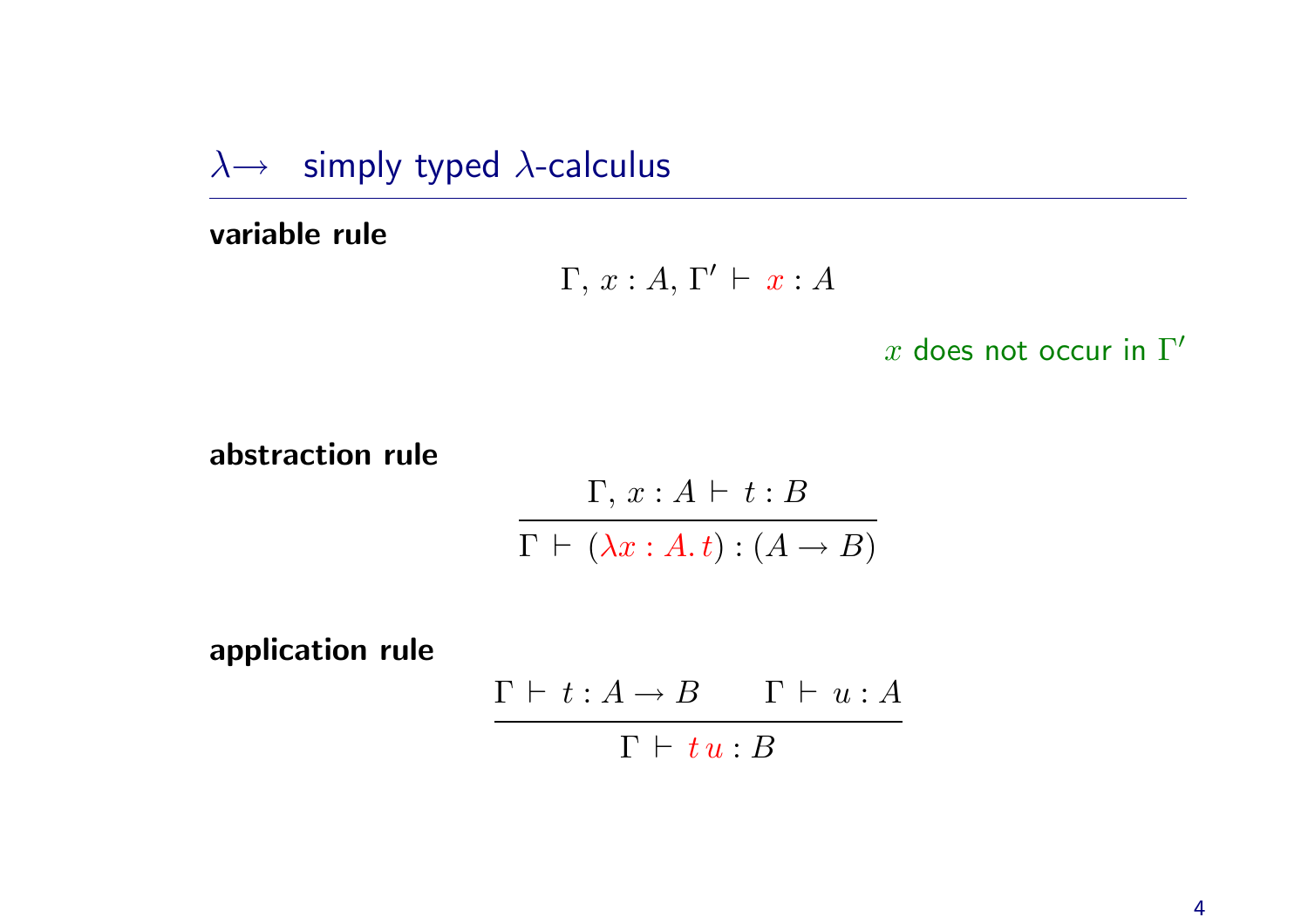# **Currying**

 $A \rightarrow B \rightarrow (C \rightarrow D)$  $\lambda(x:A)$   $(y:B)$ .  $(\lambda z: C. M)$  $(f a b) c$ 

 $A \rightarrow B \rightarrow C \rightarrow D$  $\lambda(x:A)\ (y:B)\ (z:C)$ . M  $\int a b c$ 

 $A \rightarrow (B \rightarrow (C \rightarrow D))$  $\lambda x:A.\lambda y:B.\lambda z:C.M$  $((f a) b) c)$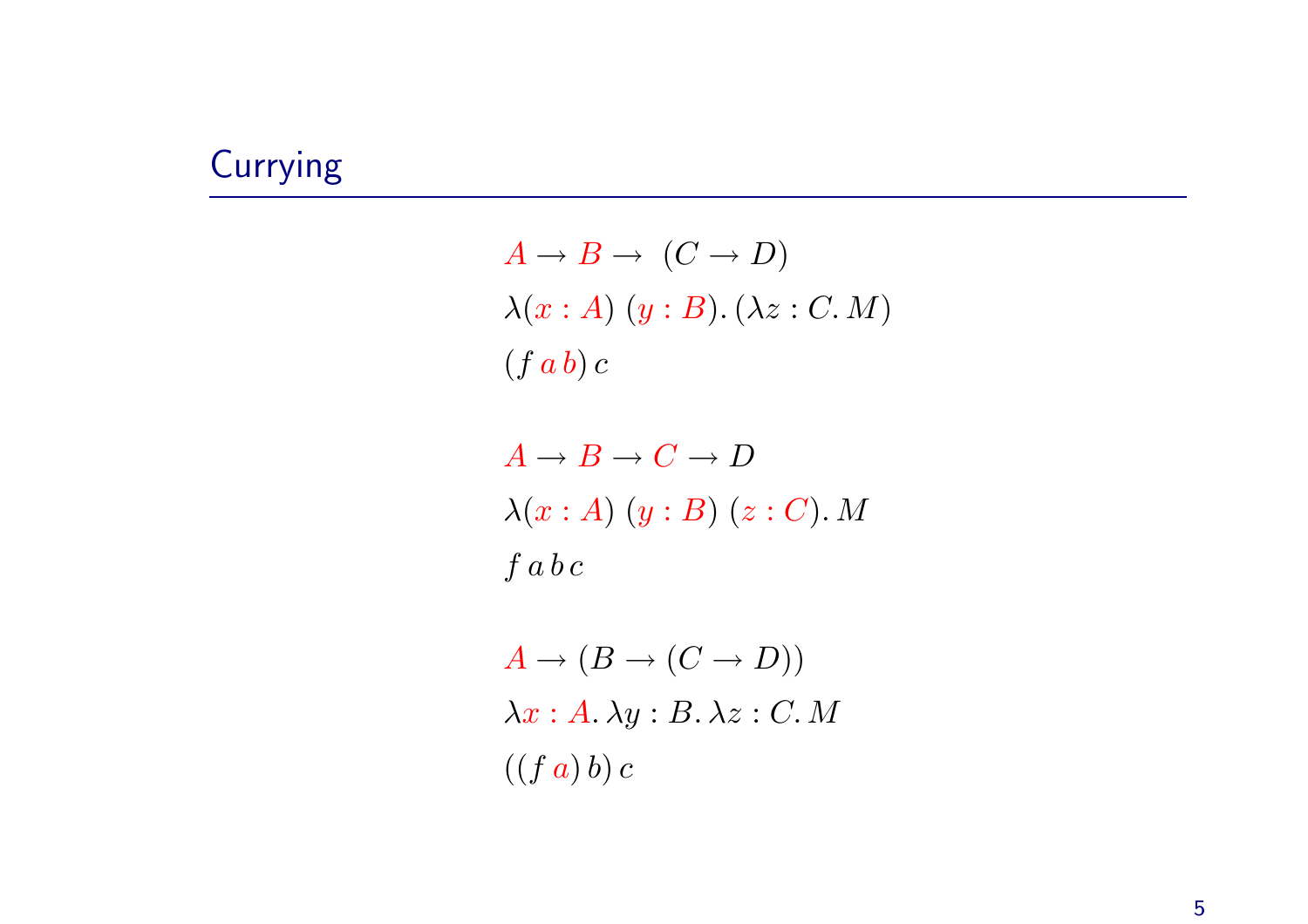# examples

• permutation

$$
(A \to B \to C) \to (B \to A \to C)
$$

• weak version of Peirce's law

$$
(((A \to B) \to A) \to A) \to B) \to B
$$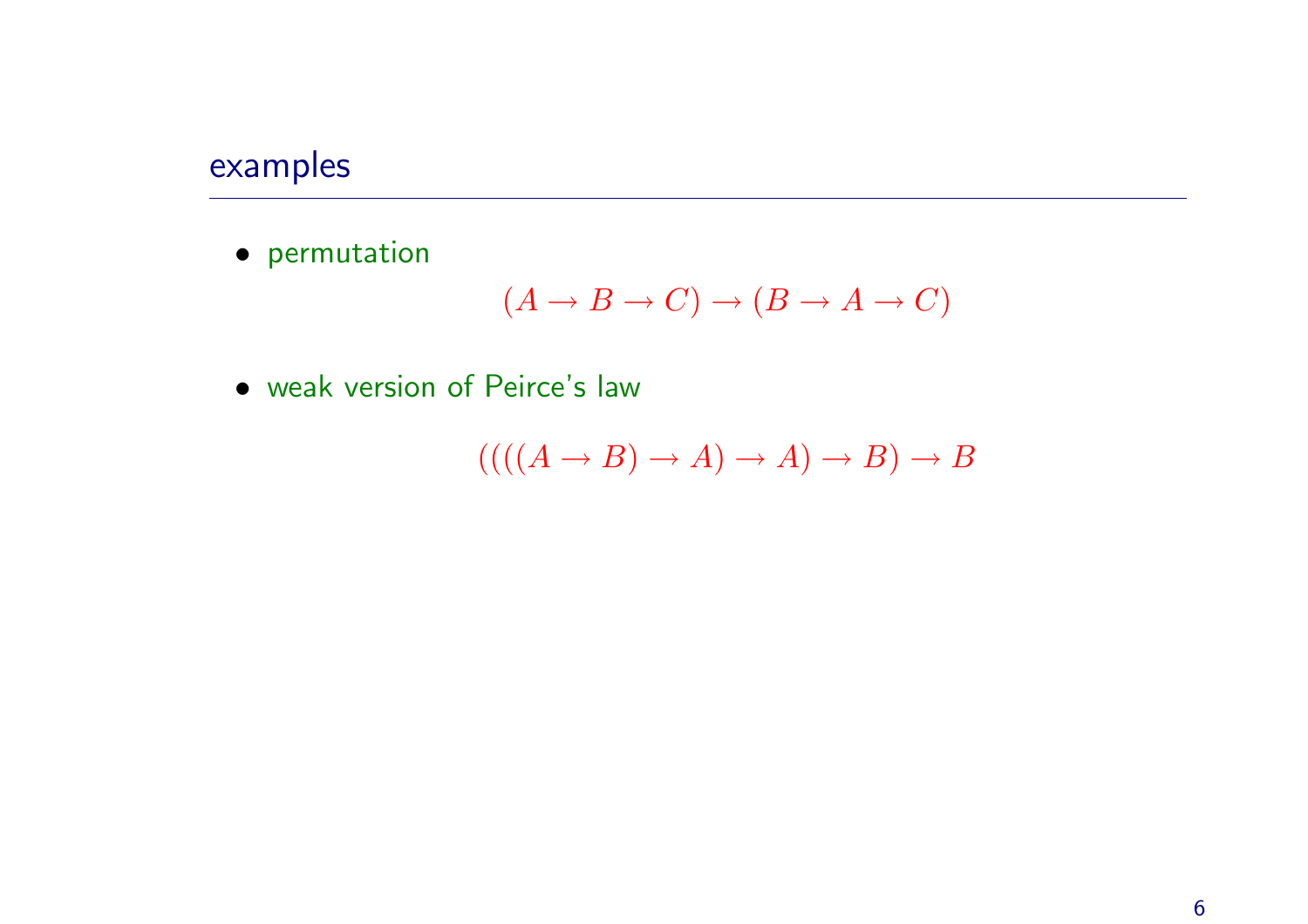Curry-Howard-de Bruijn isomorphism

• propositions as types

<sup>a</sup> term inhabits <sup>a</sup> type <sup>a</sup> proof inhabits <sup>a</sup> proposition

• Brouwer-Heyting-Kolmogorov interpretation

 $\lambda x:A.M : A \rightarrow B$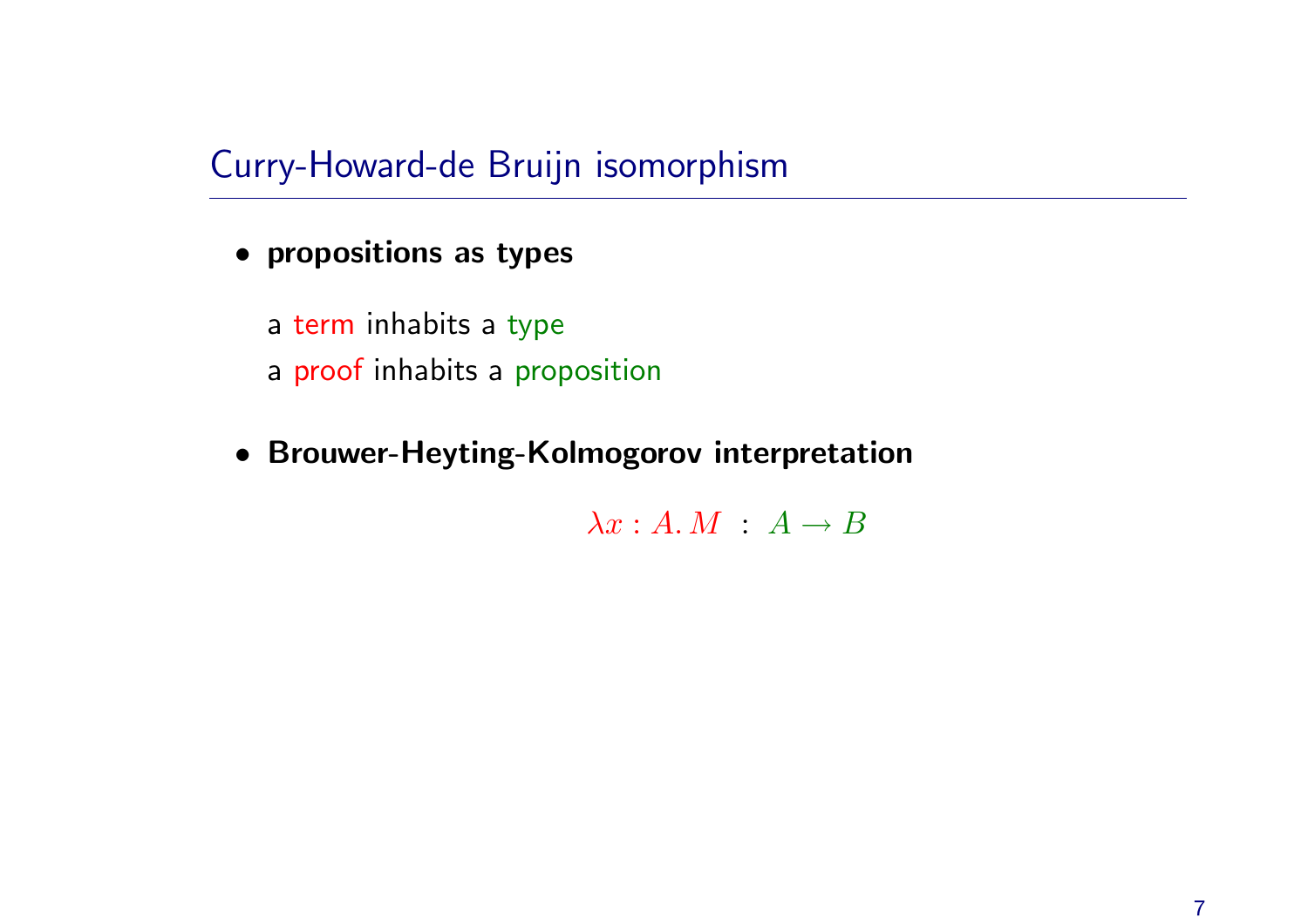### normalization

# term normalization

 $\beta$ -step

$$
\ldots\;((\lambda x:A.M)\,N)\ldots\qquad\to_{\beta}\qquad\ldots\,(M[x:=N])\ldots
$$

$$
\dots ((\lambda x : \mathbb{R} \cdot x^2 - 2) 4) \dots \longrightarrow_{\beta} \dots (4^2 - 2) \dots
$$
  

$$
\dots ((\lambda x : A \cdot x) y) \dots \longrightarrow_{\beta} \dots y \dots
$$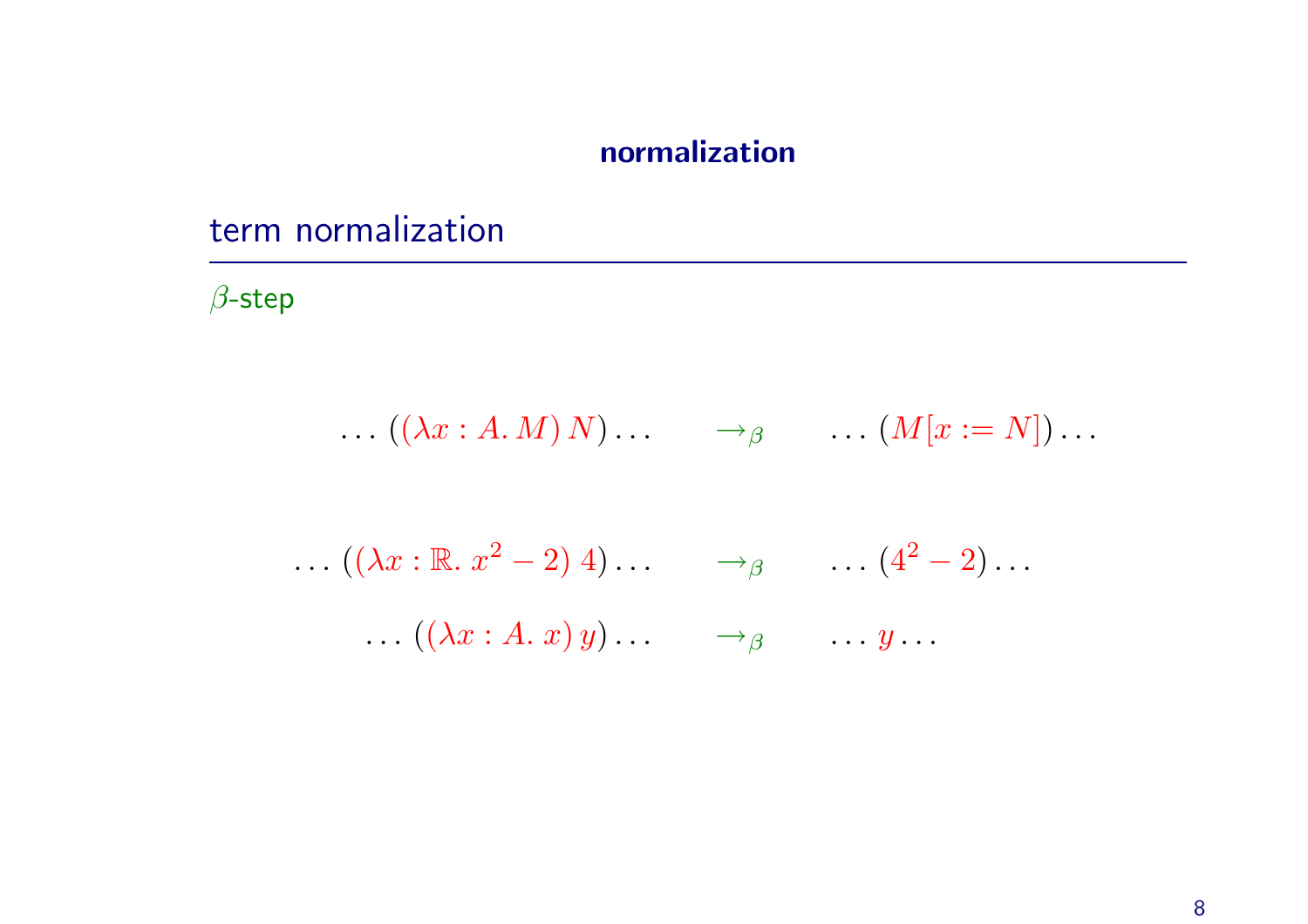### substitution

renaming bound variables:  $\alpha$ -equivalence

$$
\lambda x:A.(\ldots x\ldots) =_{\alpha} \lambda y:A.(\ldots y\ldots)
$$

$$
\lambda x : A \to B. (\lambda y : A \to B. \lambda x : A. y x) x \quad \xrightarrow{\rightarrow}{}_{\beta} \quad \lambda x : A \to B. (\lambda x : A. x x)
$$

$$
\dots \lambda z : A. y z \dots \xrightarrow{\rightarrow}{}_{\beta} \quad \lambda x : A \to B. (\lambda z : A. x z)
$$

de Bruijn indices

$$
\lambda_{A\to B}.\left(\lambda_{A\to B}.\lambda_A.10\right)0 \to_{\beta} \lambda_{A\to B}.\left(\lambda_A.10\right)
$$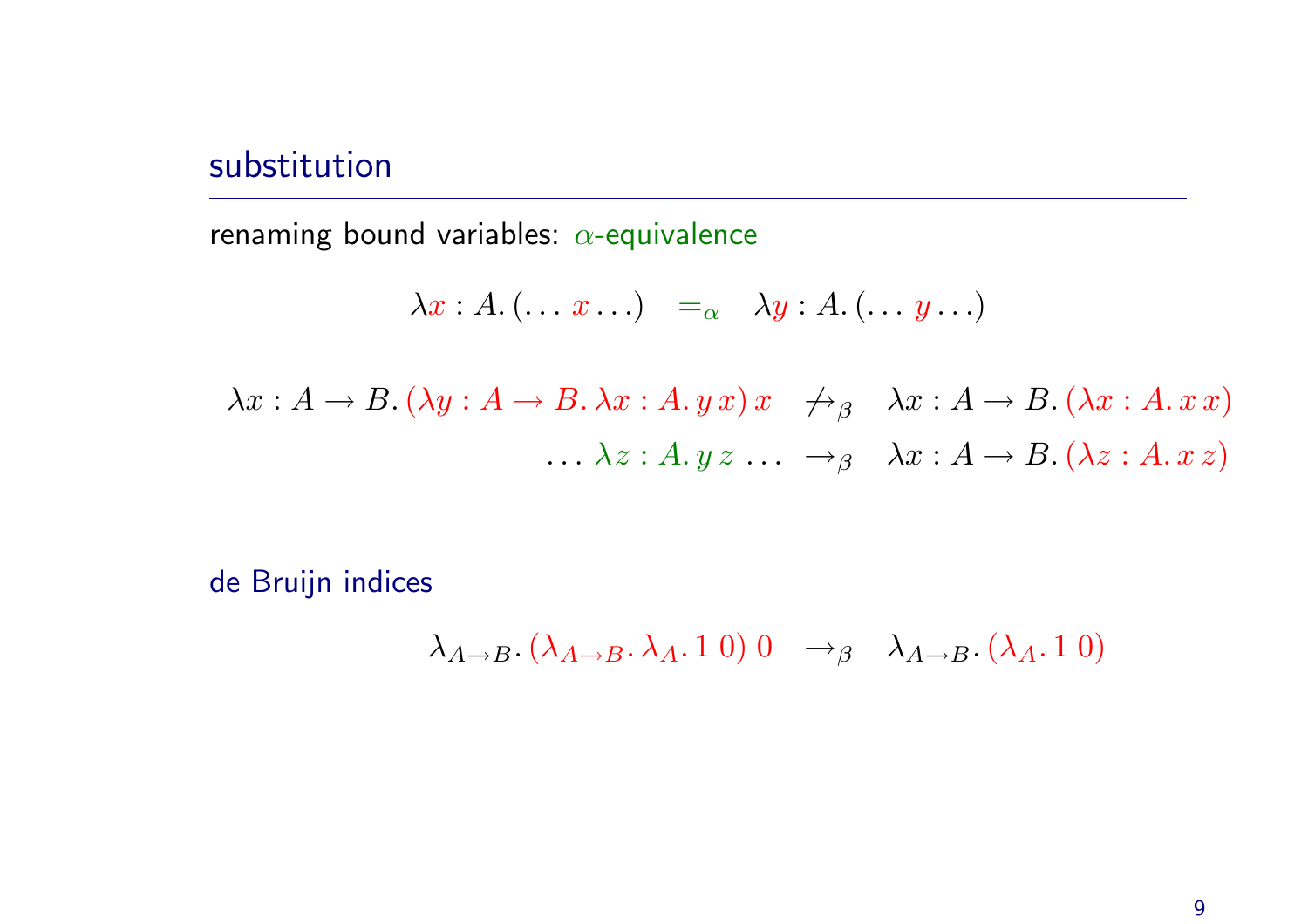# reduction

iterated beta steps

$$
\begin{array}{cccccccc}\nM_1 & \rightarrow_{\beta} & M_2 & \rightarrow_{\beta} & M_3 & \rightarrow_{\beta} & \dots & \rightarrow_{\beta} & M_n \\
 & & & M_1 & \rightarrow_{\beta} & M_n\n\end{array}
$$

normal form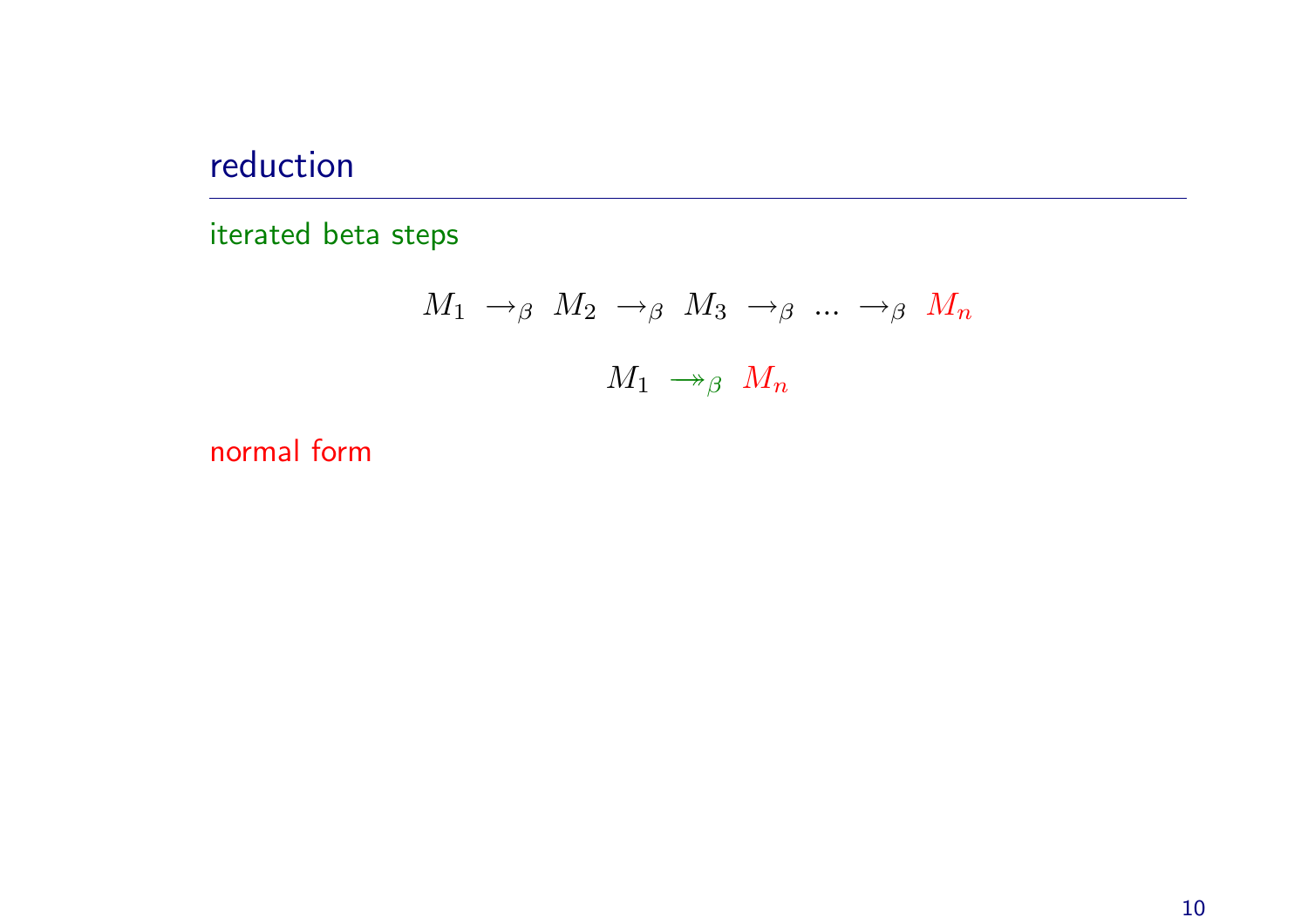### detours

combination of  $I[...] \rightarrow$  and  $E \rightarrow$ 



'proof of  $B$  using a lemma  $A'$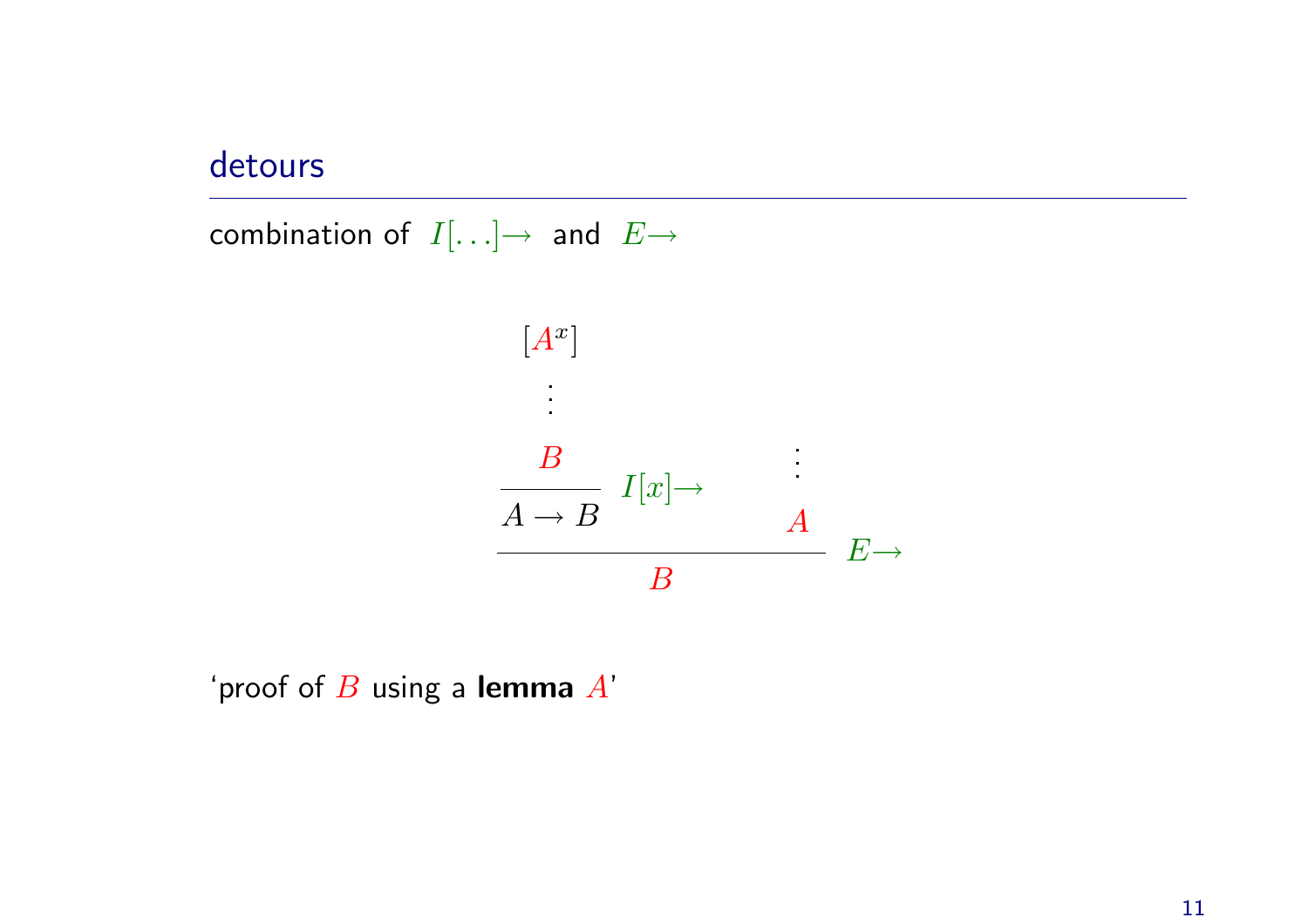# example

### proof of  $A \rightarrow B \rightarrow A$  with a detour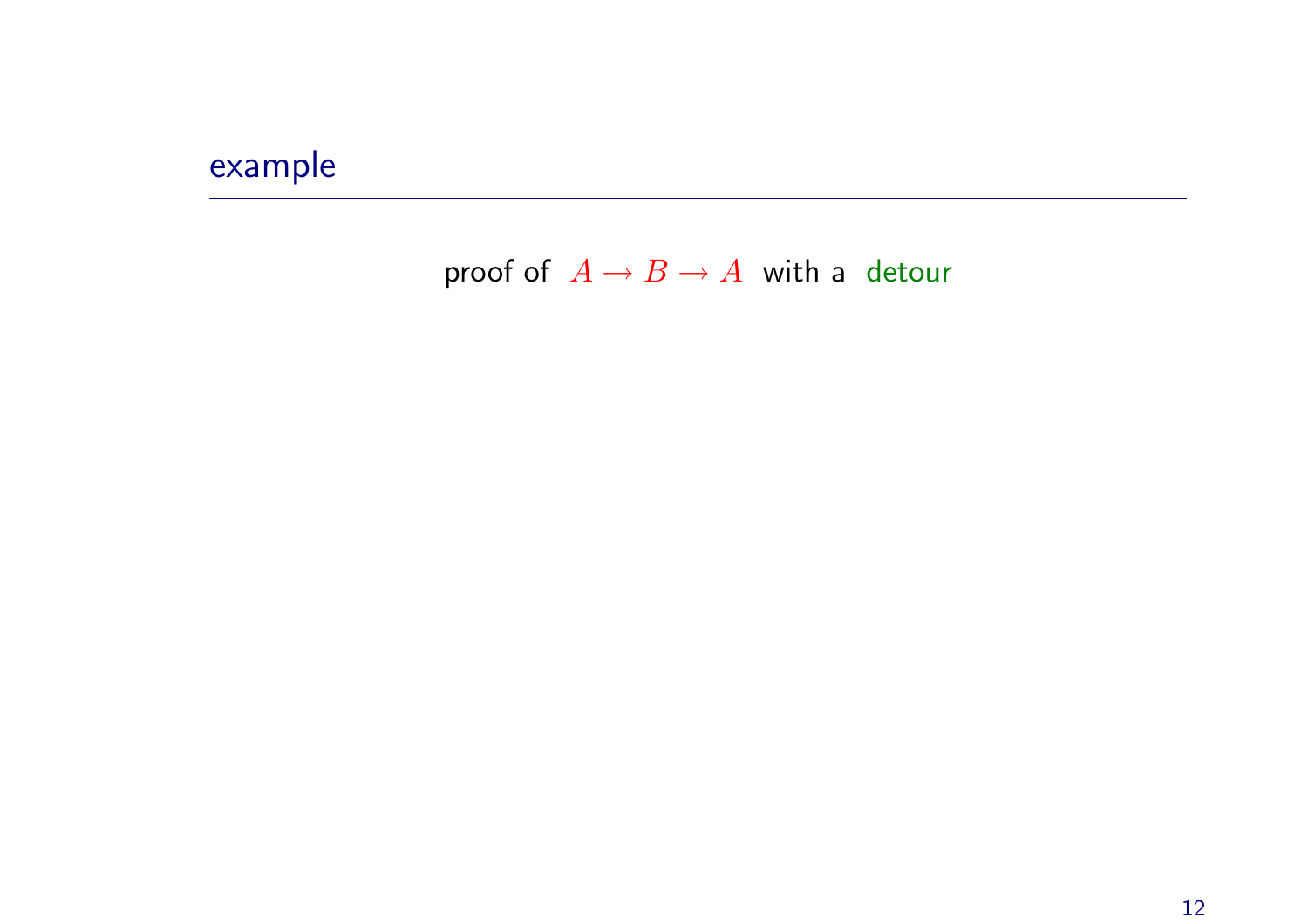# detour elimination

(cut elimination)

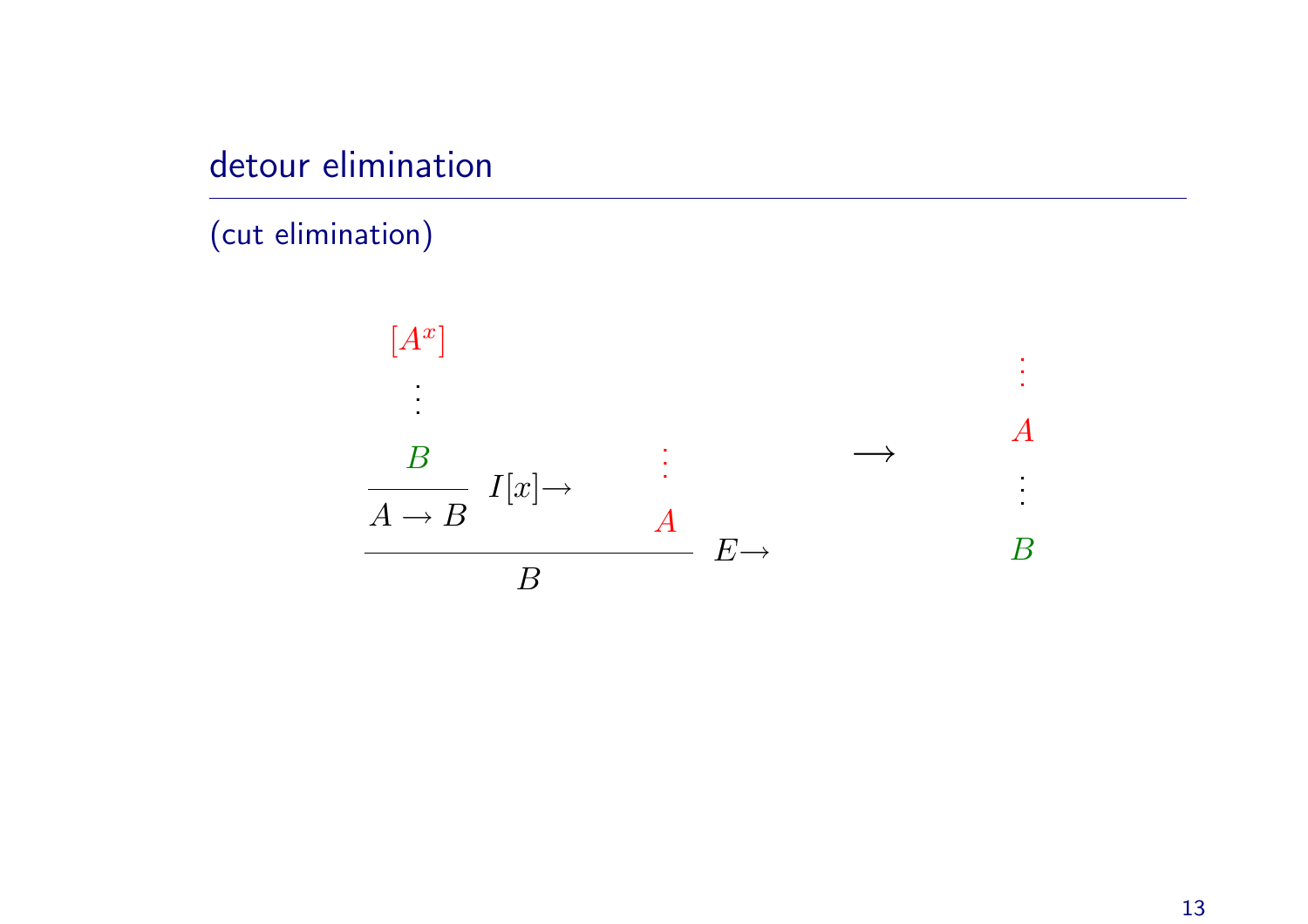### Curry-Howard-De Bruijn

detour  $\sim$   $\beta$ -redex

 $\beta$ -redex: combination of abstraction and application detour: combination of  $\rightarrow$  introduction and  $\rightarrow$  elimination

proof normalization  $\sim$   $\beta$ -reduction normalization step  $\sim$  reduction step normal proof ~ normal form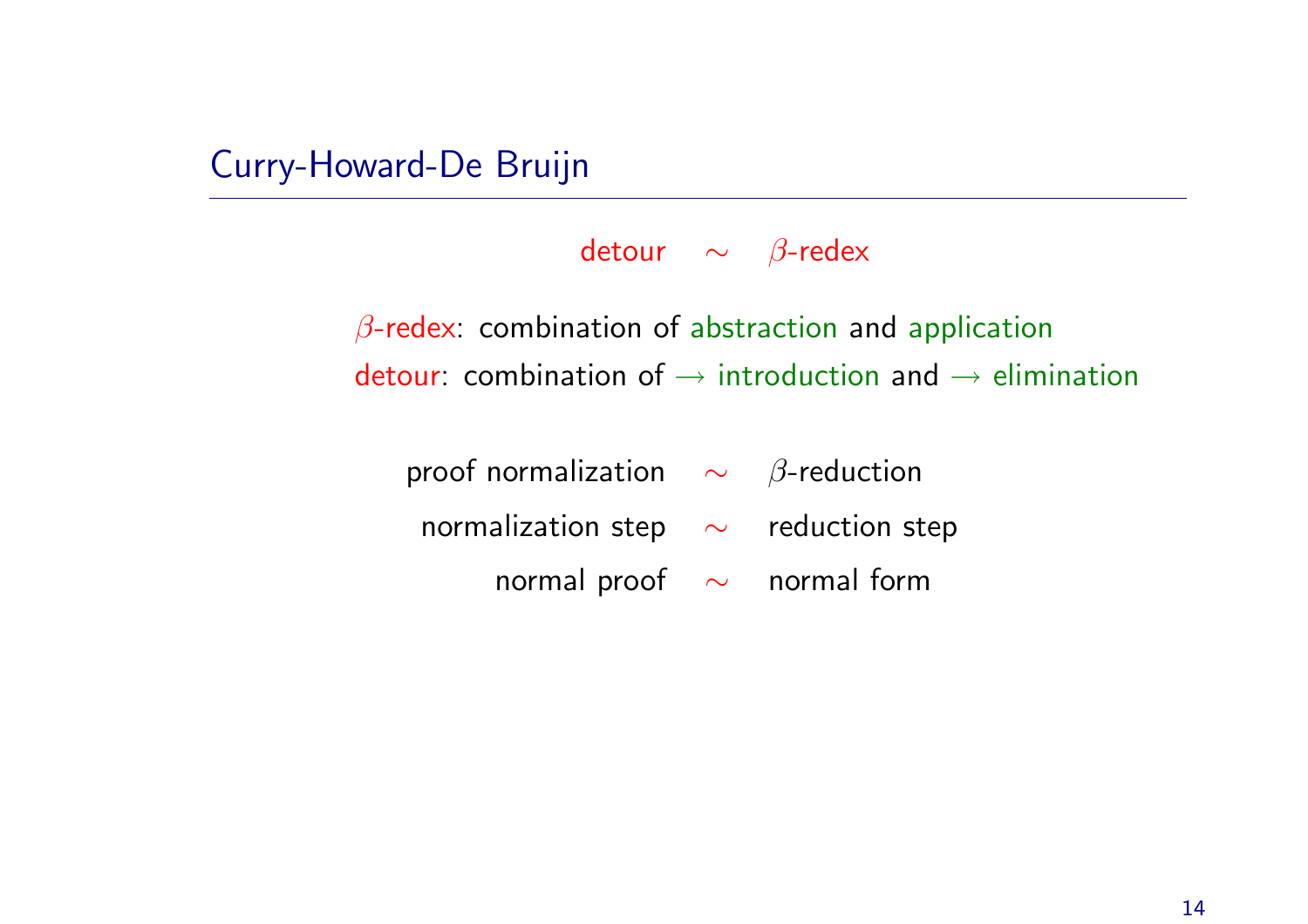### consistency

proof checking & type checking

?  $\vdash M : A$ 

- decidable?
- complexity?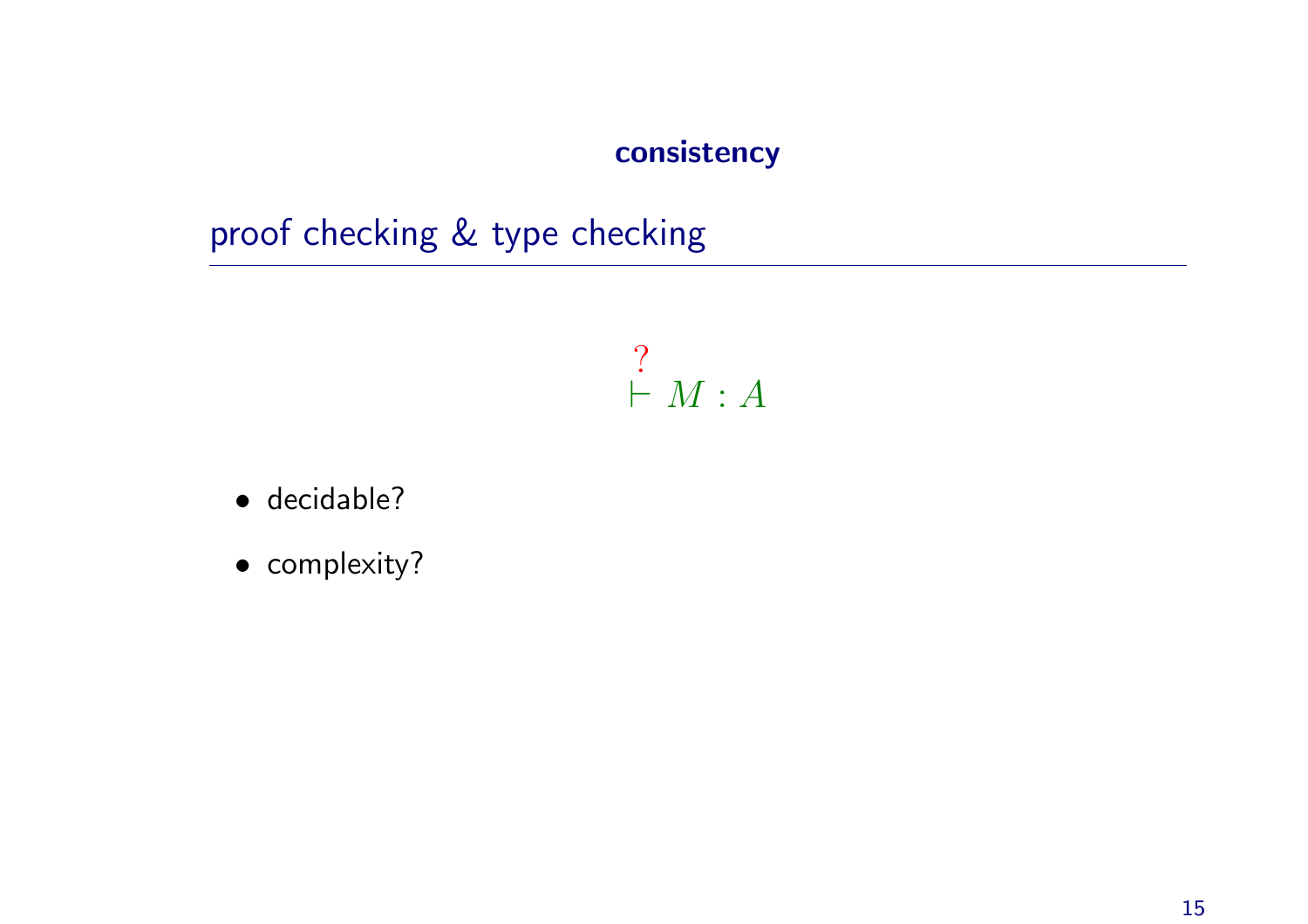provability & inhabitation

 $\vdash ? : A$ 

- · decidable?
- · complexity?

 $\vdash ? : \bot$ consistency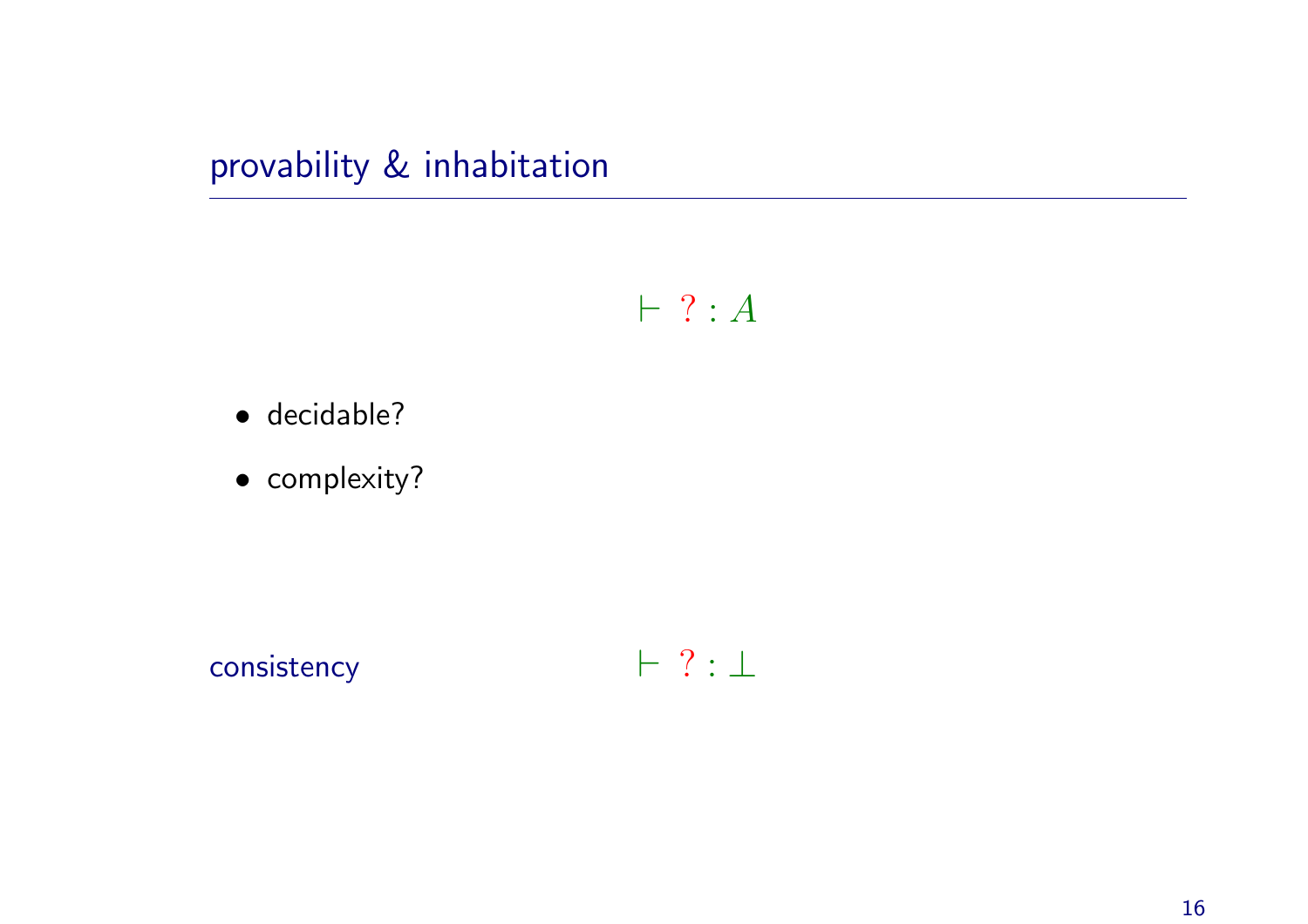#### second hour

# confluence

proposition (not proved in the course)

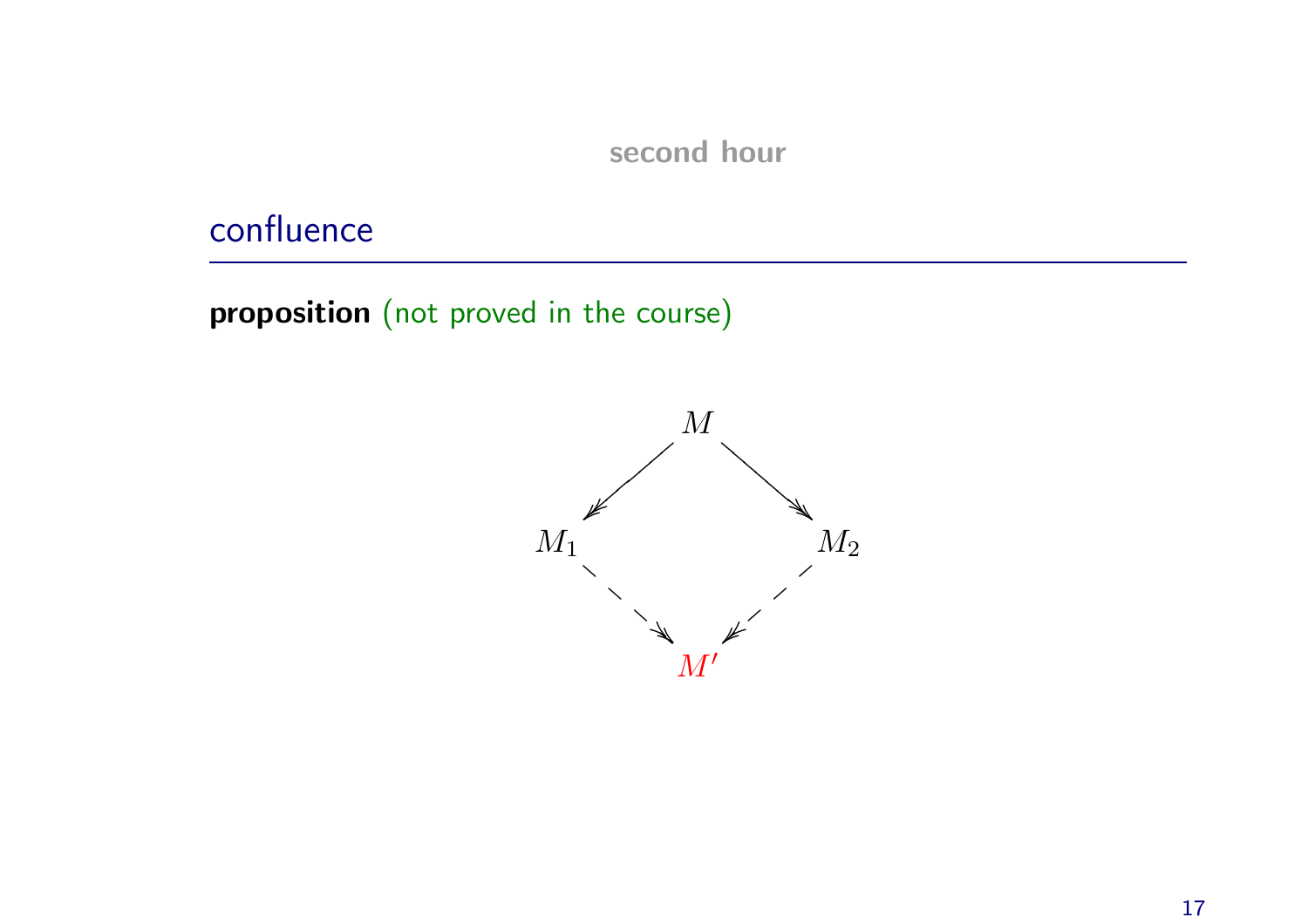### termination

proposition (not proved in the course)

weak termination: every term has <sup>a</sup> normal form strong termination: no term has an infinite reduction

does hold for typed  $\lambda$ -calculus

does **not** hold for untyped  $\lambda$ -calculus

 $(\lambda x. xx)(\lambda x. xx) \rightarrow_{\beta} (\lambda x. xx)(\lambda x. xx)$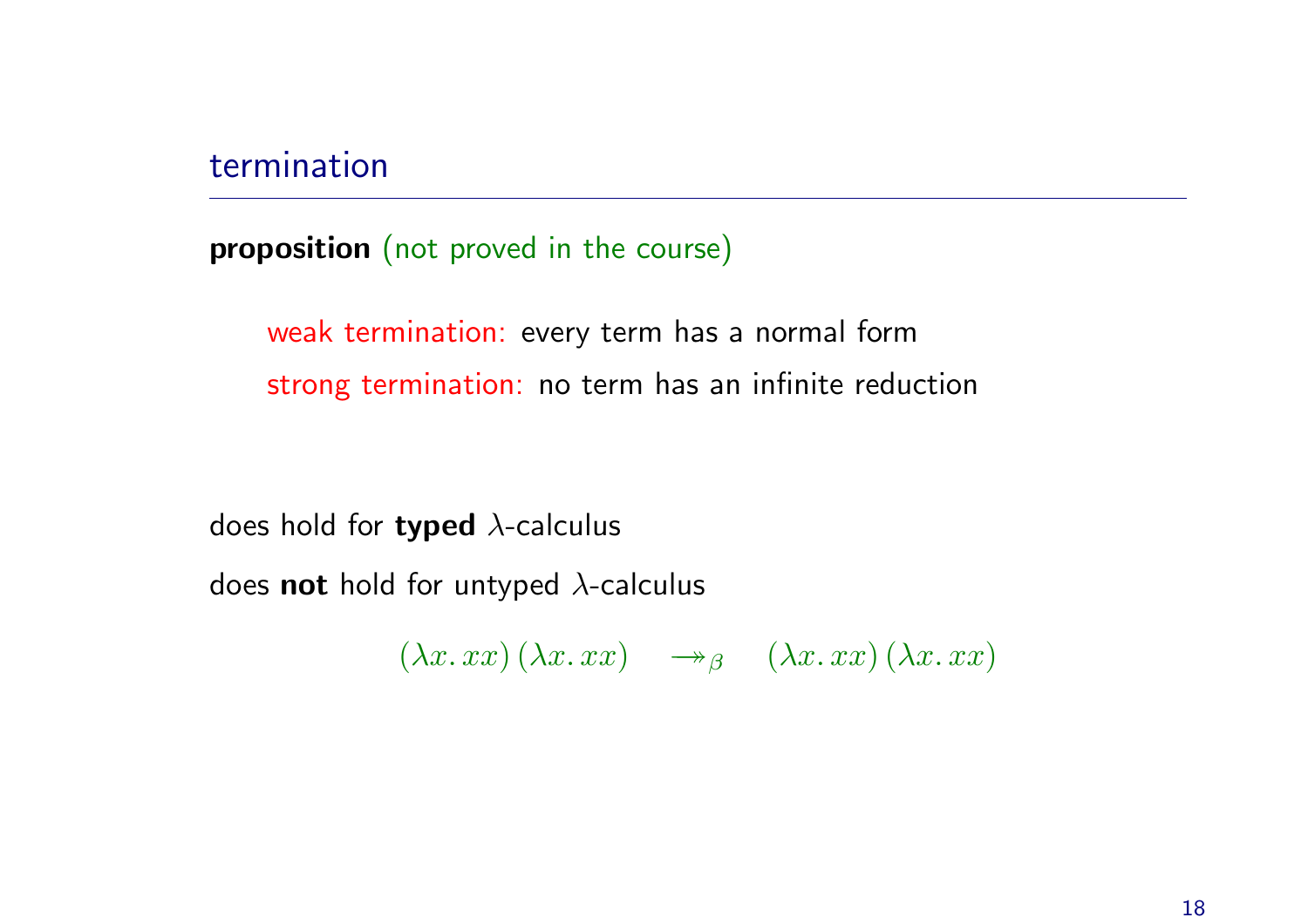subject reduction

proposition (not proved in the course)

types are preserved under computation

 $\Gamma \vdash M : A \quad \& \quad M \rightarrow_{\beta} M' \quad \Rightarrow \quad \Gamma \vdash M' : A$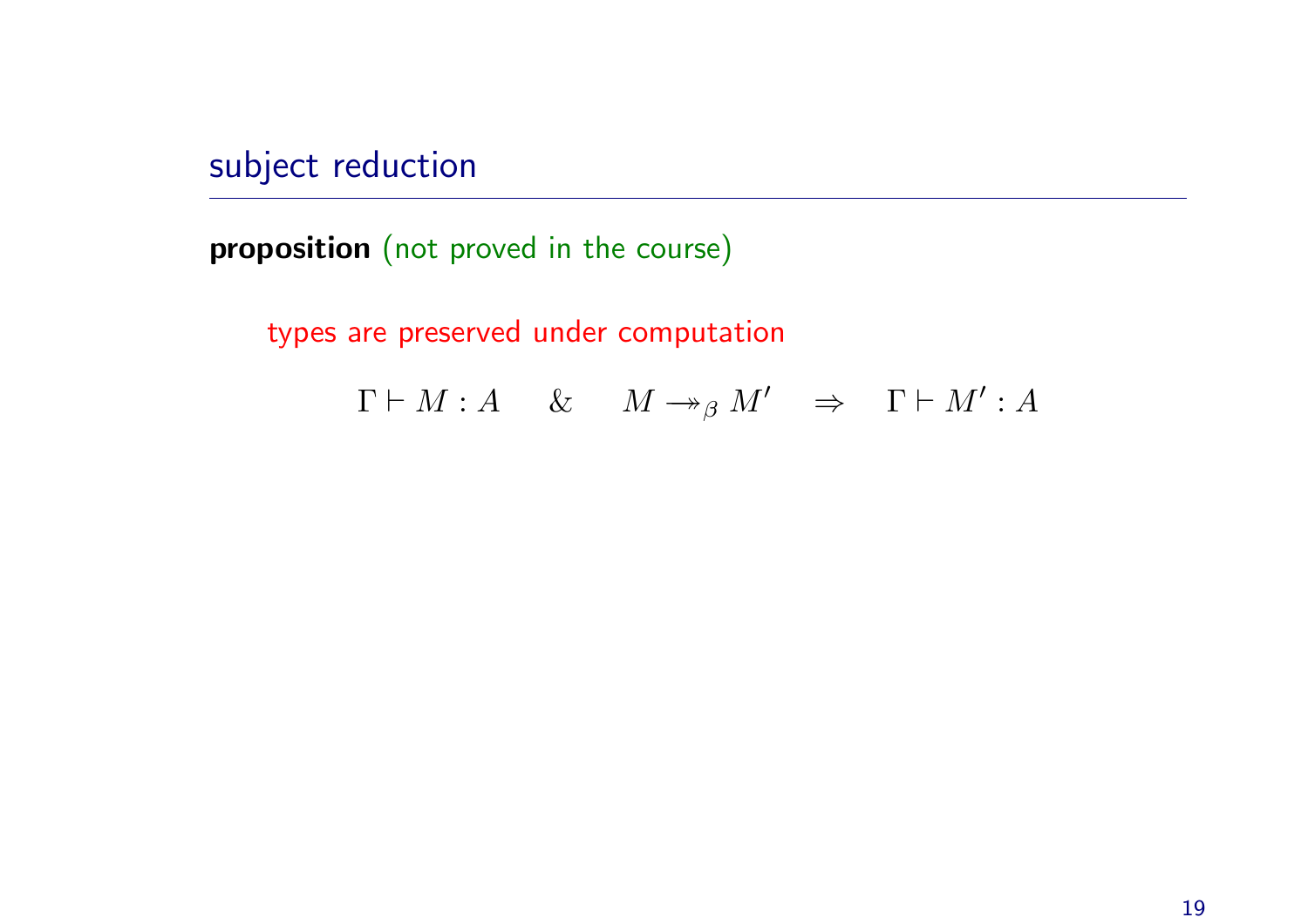# characterization of normal forms

 $x N_1 N_2 \ldots N_k$ 

 $\lambda x:A. N$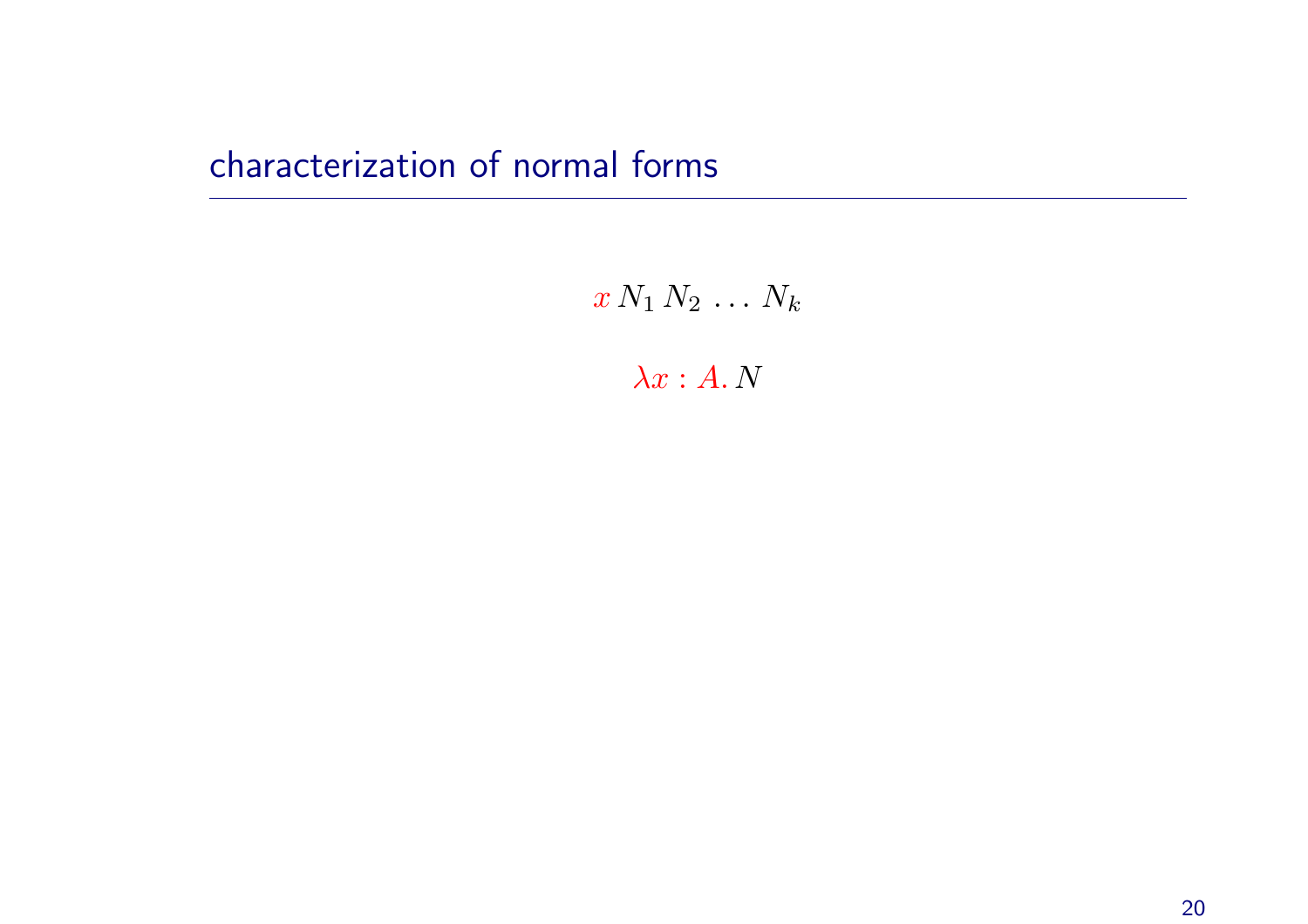consistency

proposition

there is no proof of  $\perp$  in minimal logic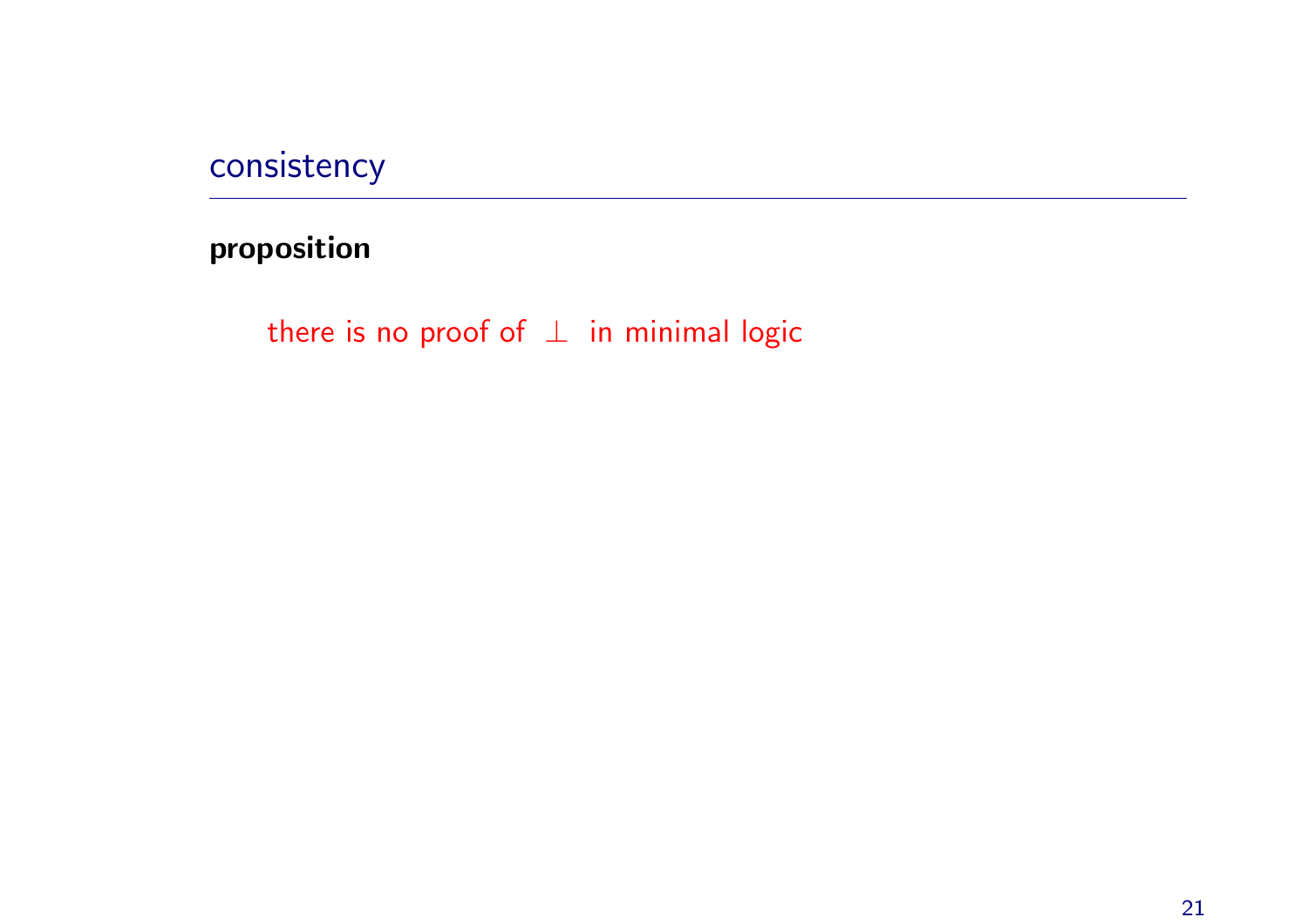### classical logic

# $\perp$  elimination



### 'ex falso [sequitur] quodlibet'

elimtype False.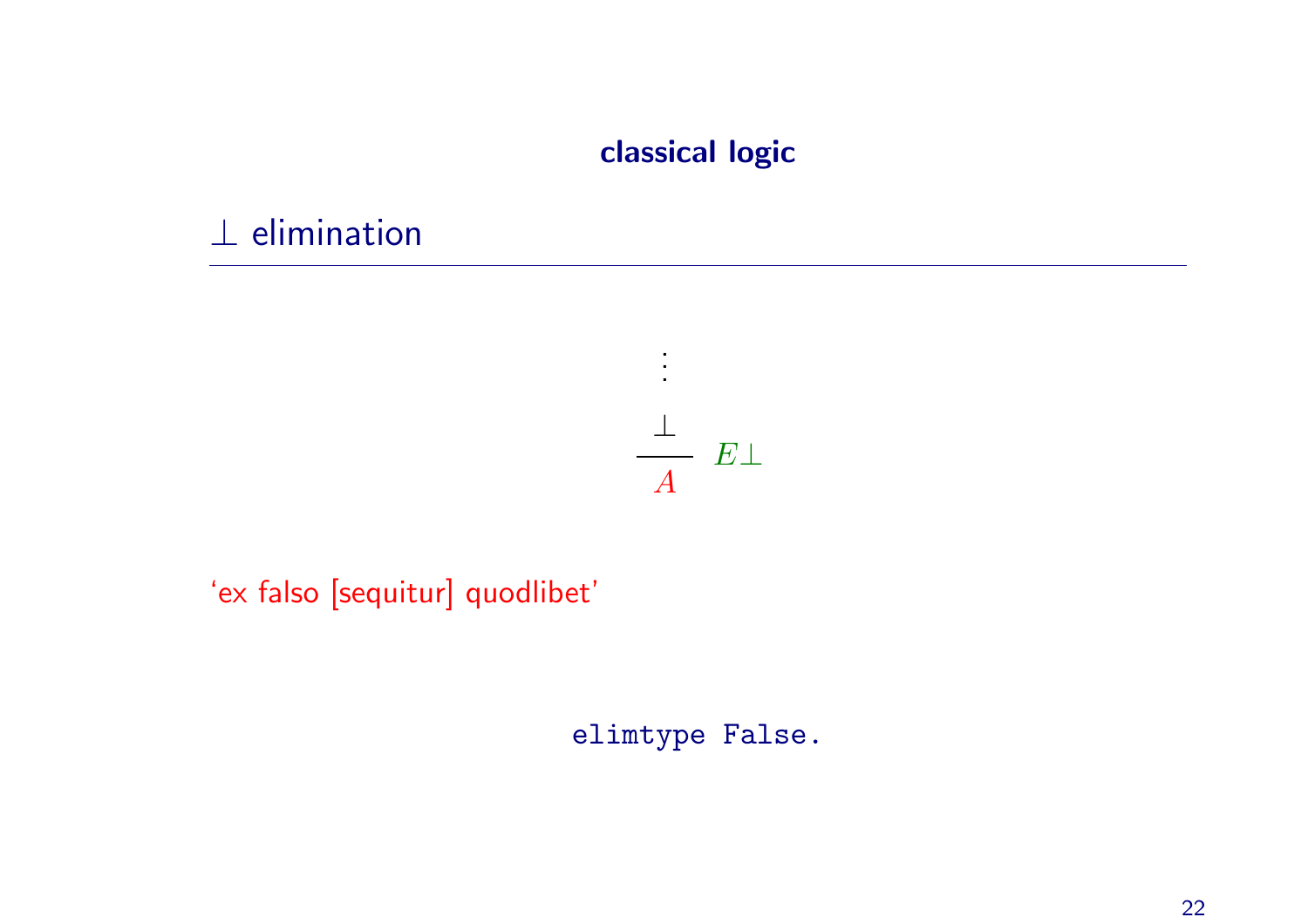#### $\neg$  rules

negation is **defined**:  $\neg A := A \rightarrow \bot$ 





 $\neg$  elimination

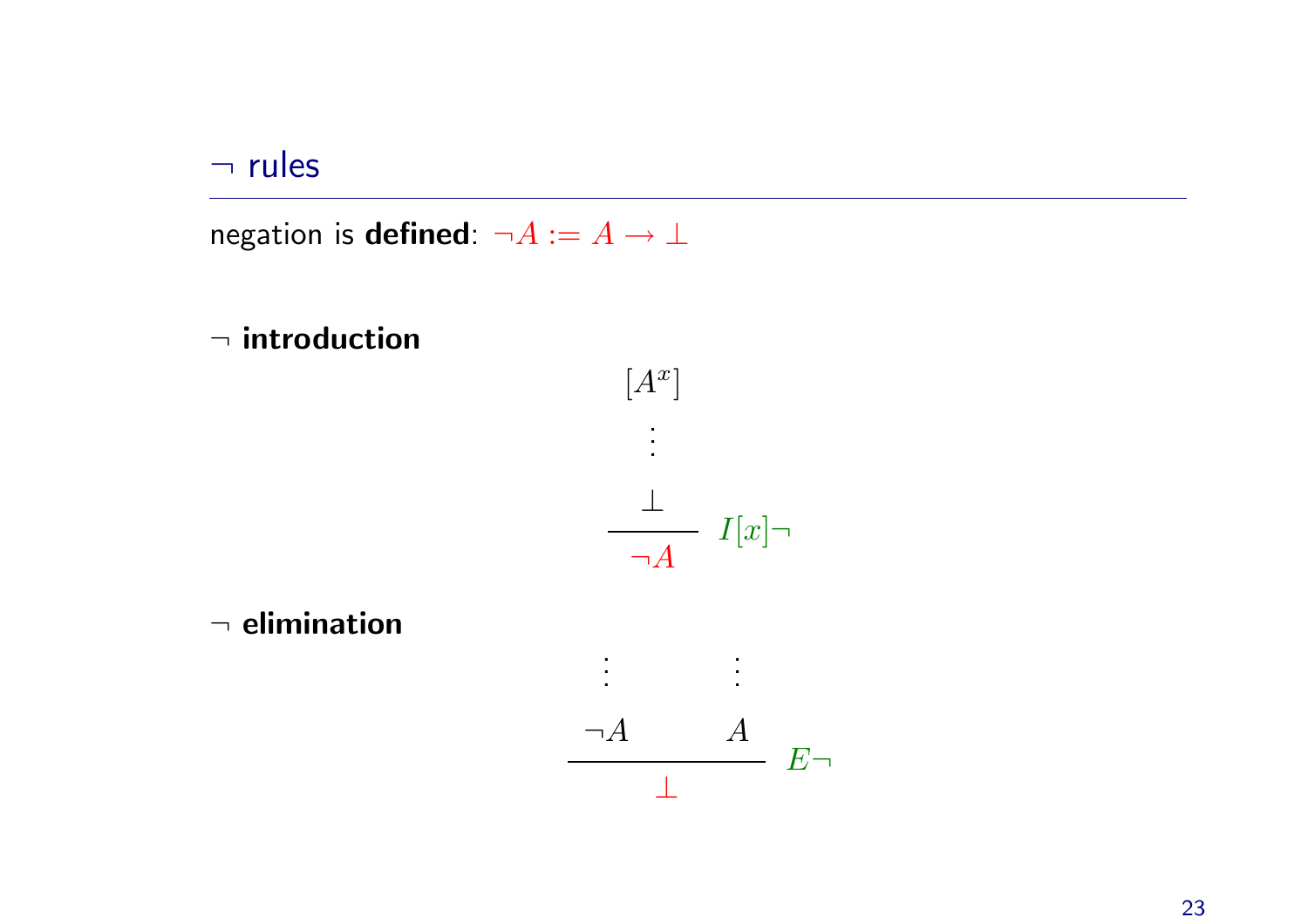### variants of propositional logic

- minimal logic only implication
- $\bullet$  minimal logic  $+$  falsum
- intuitionistic logic
	- $\ldots$  + conjunction + disjunction
- classical logic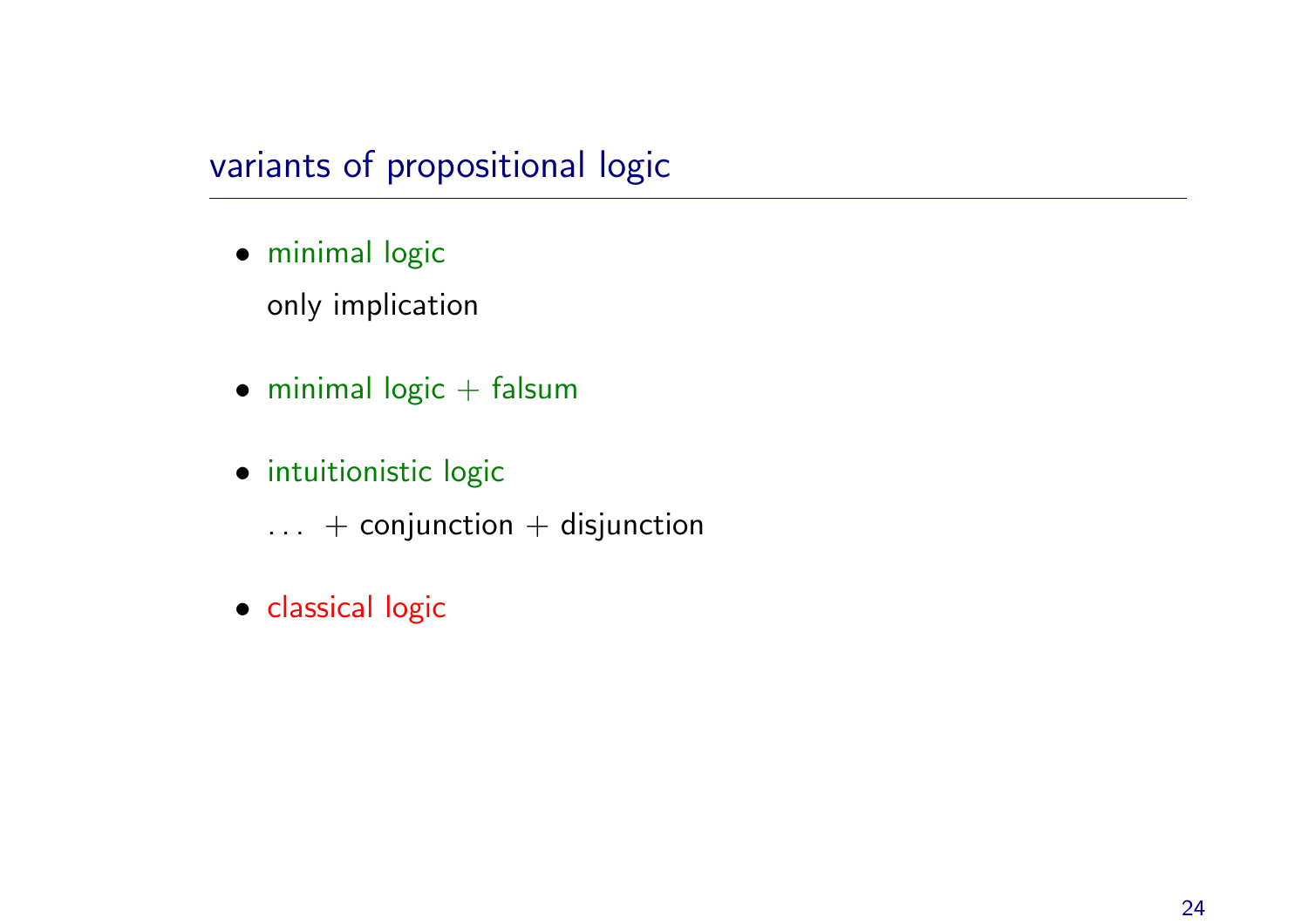### <sup>a</sup> classical proof

#### proposition

there are x and y such that  $x \notin \mathbb{Q}$  and  $y \notin \mathbb{Q}$ , but  $x^y \in \mathbb{Q}$ proof

 $\sqrt{2} \notin \mathbb{Q}$  $(\sqrt{2}^{\sqrt{2}})^{\sqrt{2}} = \sqrt{2}^{(\sqrt{2}\cdot\sqrt{2})} = \sqrt{2}^{2} = 2 \in \mathbb{Q}$ now either  $\sqrt{2}^{\sqrt{2}} \in \mathbb{Q}$  or  $\sqrt{2}^{\sqrt{2}} \notin \mathbb{Q}$ in the first case  $x = \sqrt{2}$  and  $y = \sqrt{2}$  does the job in the second case  $x = \sqrt{2}^{\sqrt{2}}$  and  $y = \sqrt{2}$  does the job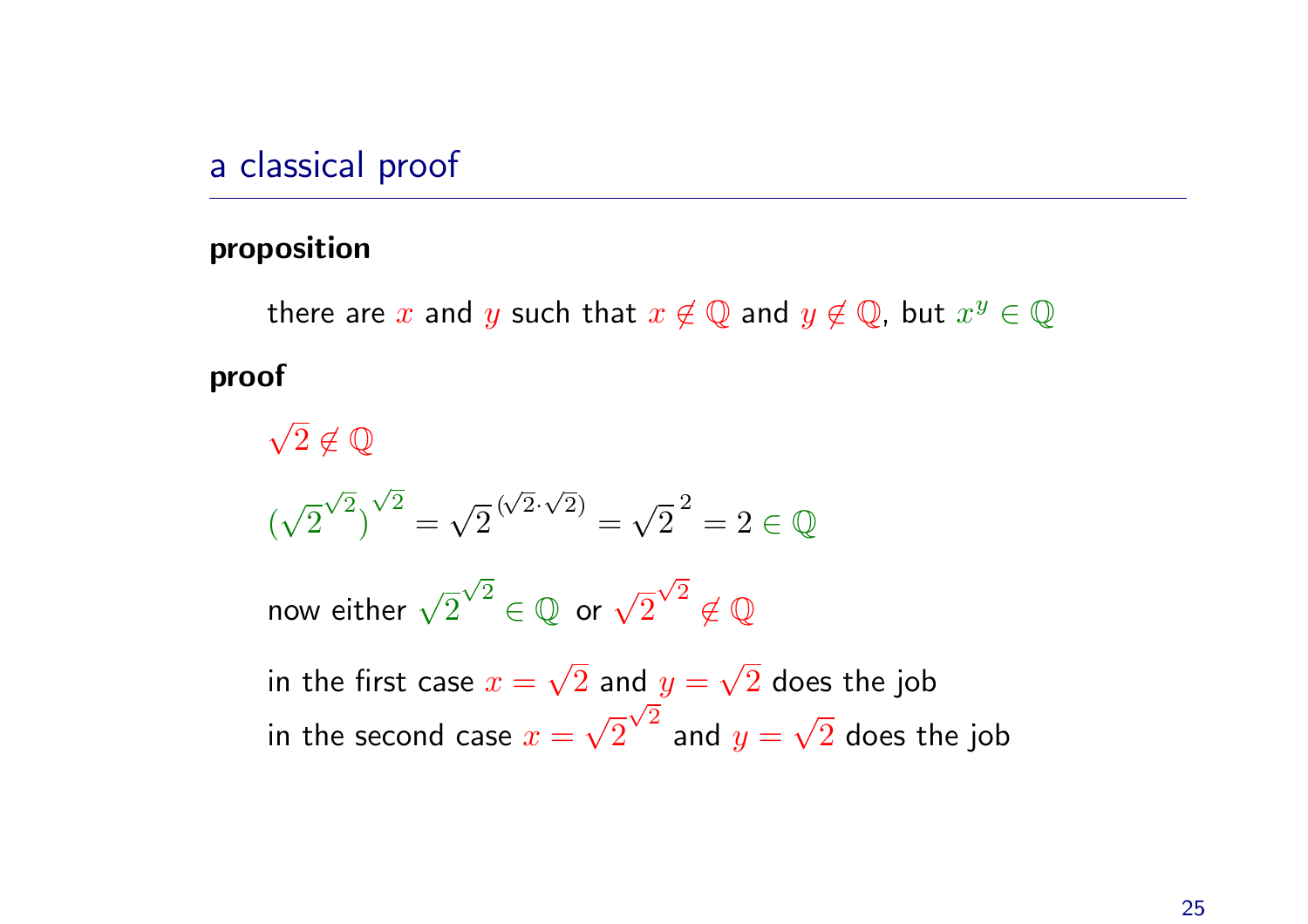### the same proof in Mizar

theorem ex x, y st <sup>x</sup> is irrational & y is irrational & x.^.y is rational proof set  $w = sqrt 2$ ; w>0 by AXIOMS:22,SQUARE\_1:84; then A1:  $(w \cdot w) \cdot w = w \cdot (w \cdot w)$  by POWER:38  $:= w \cdot (w^2)$  by SQUARE 1:def 3  $. = w.^2$  by SQUARE<sub>1:def</sub> 4  $v = w^2$  by POWER:53  $. = 2$  by SQUARE  $1: def 4;$ per cases; suppose A2: w.^.w is rational; take w, w; thus thesis by A2,Th1,INT\_2:44; end; suppose A3: w.^.w is irrational; take w.^.w, w; thus thesis by A1,A3,Th1,INT\_2:44; end; end;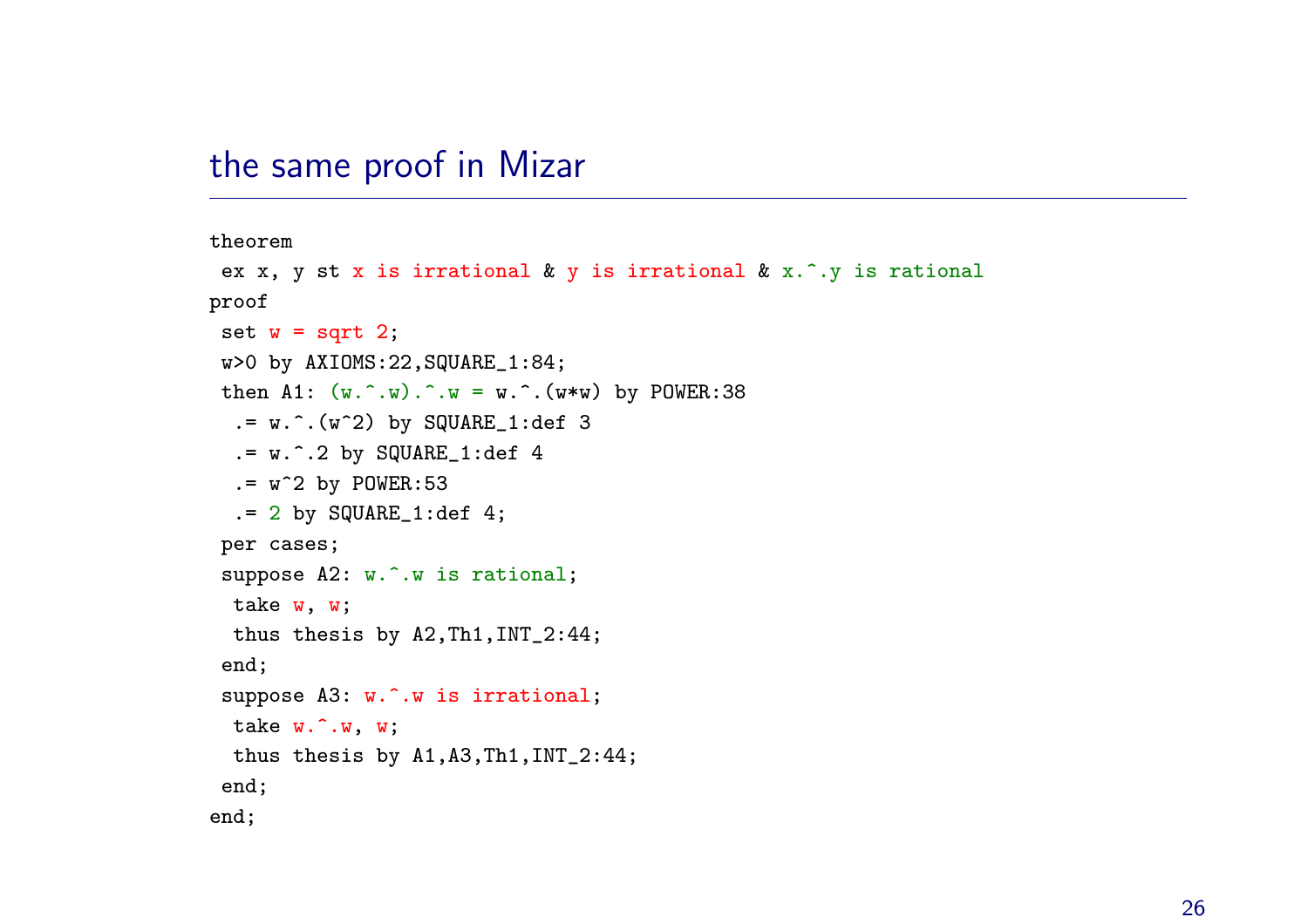# classical logic

• excluded middle

$$
\boxed{A \vee \neg A}
$$

• double negation rule

$$
\neg\neg A\to A
$$

• Peirce's law

$$
((A \to B) \to A) \to A
$$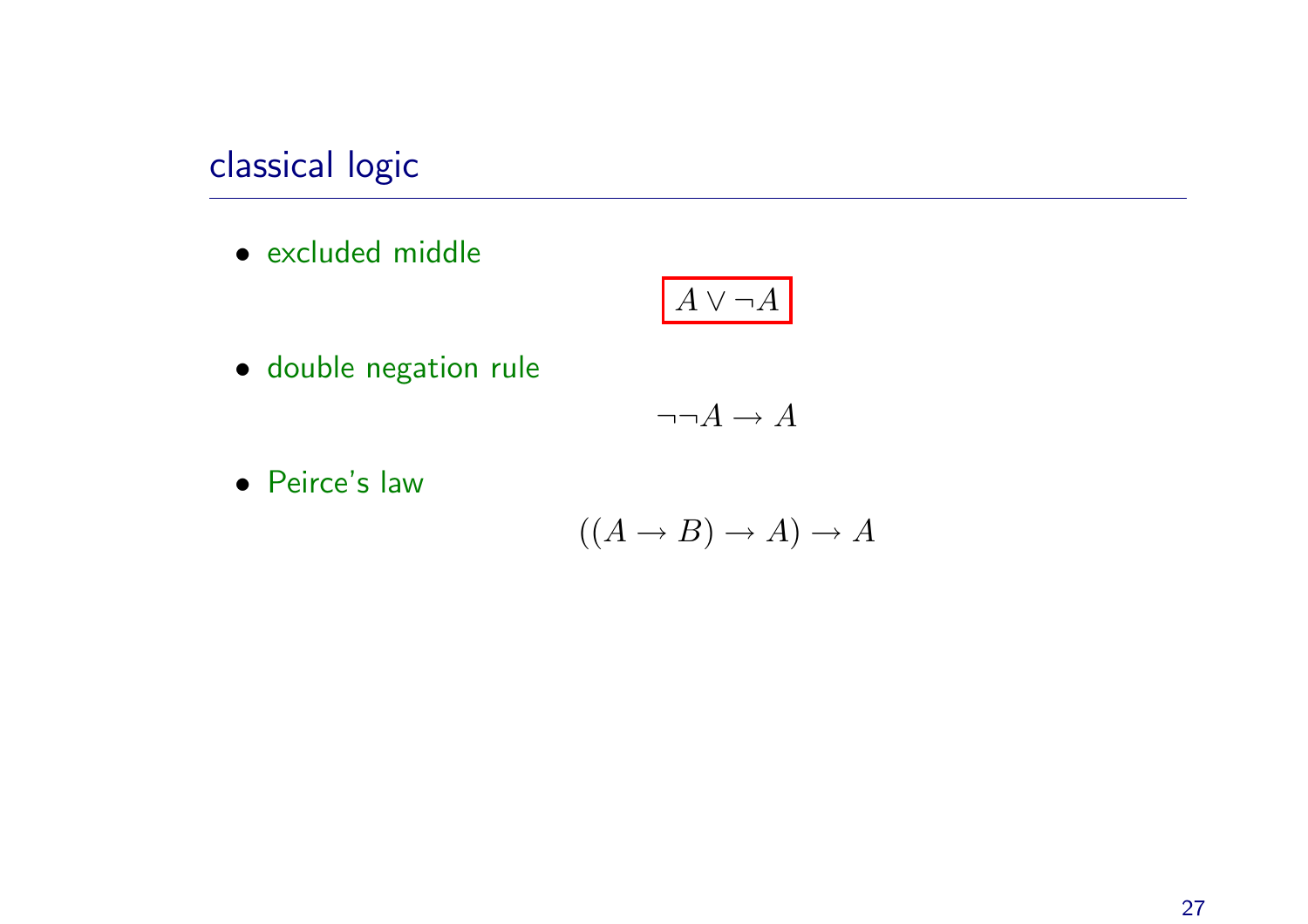examples of intuitionistic natural deduction

• contraposition

$$
(A \to B) \to (\neg B \to \neg A)
$$

• many negations

$$
\neg\neg(\neg\neg A \to A)
$$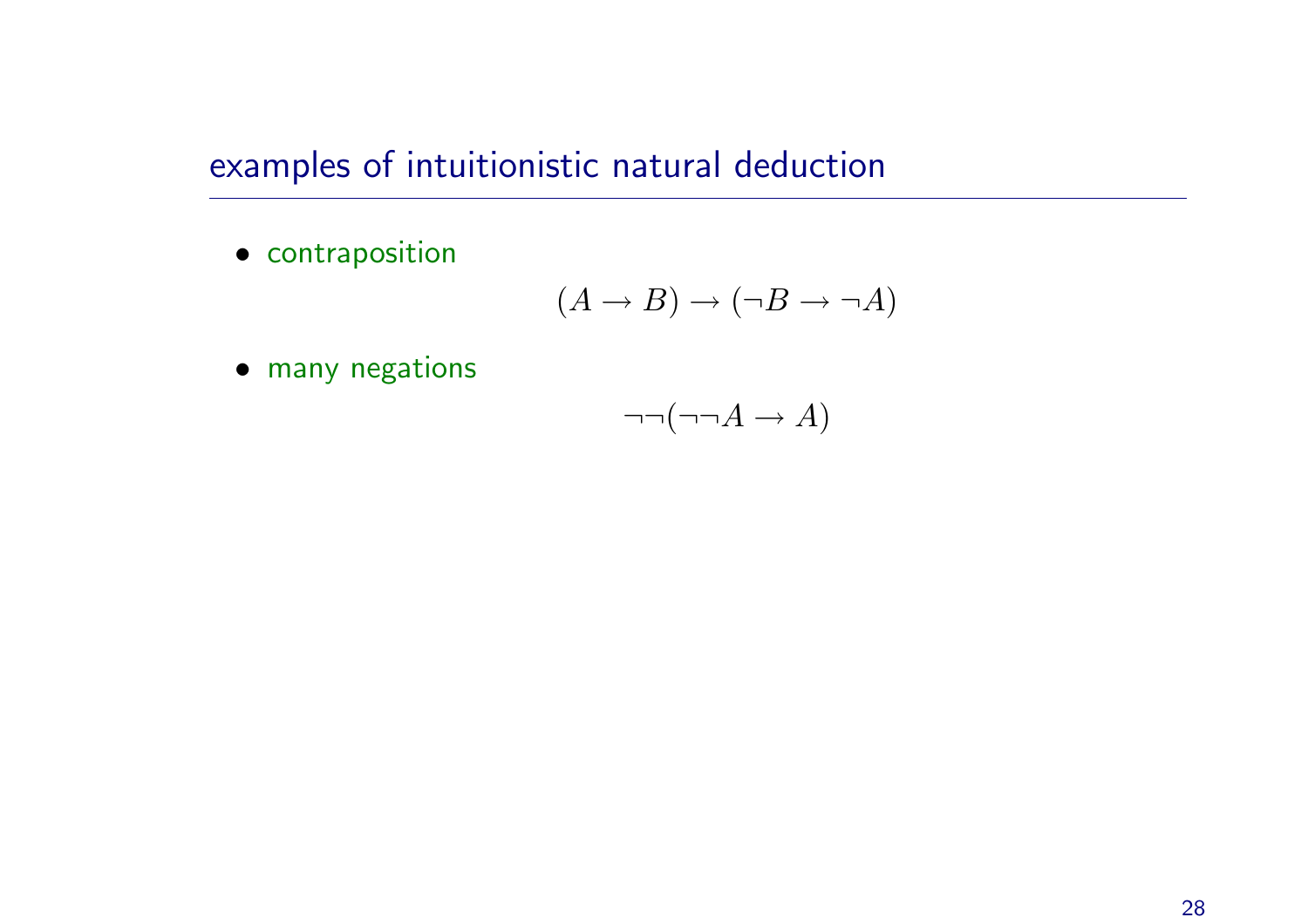examples of classical natural deduction

 $\bullet$  using  $A \lor \neg A$  one can prove

$$
\neg\neg A \to A
$$

 $\bullet\,$  using  $\,\neg\neg A \to A\,$  one can prove

 $((A \rightarrow B) \rightarrow A) \rightarrow A$